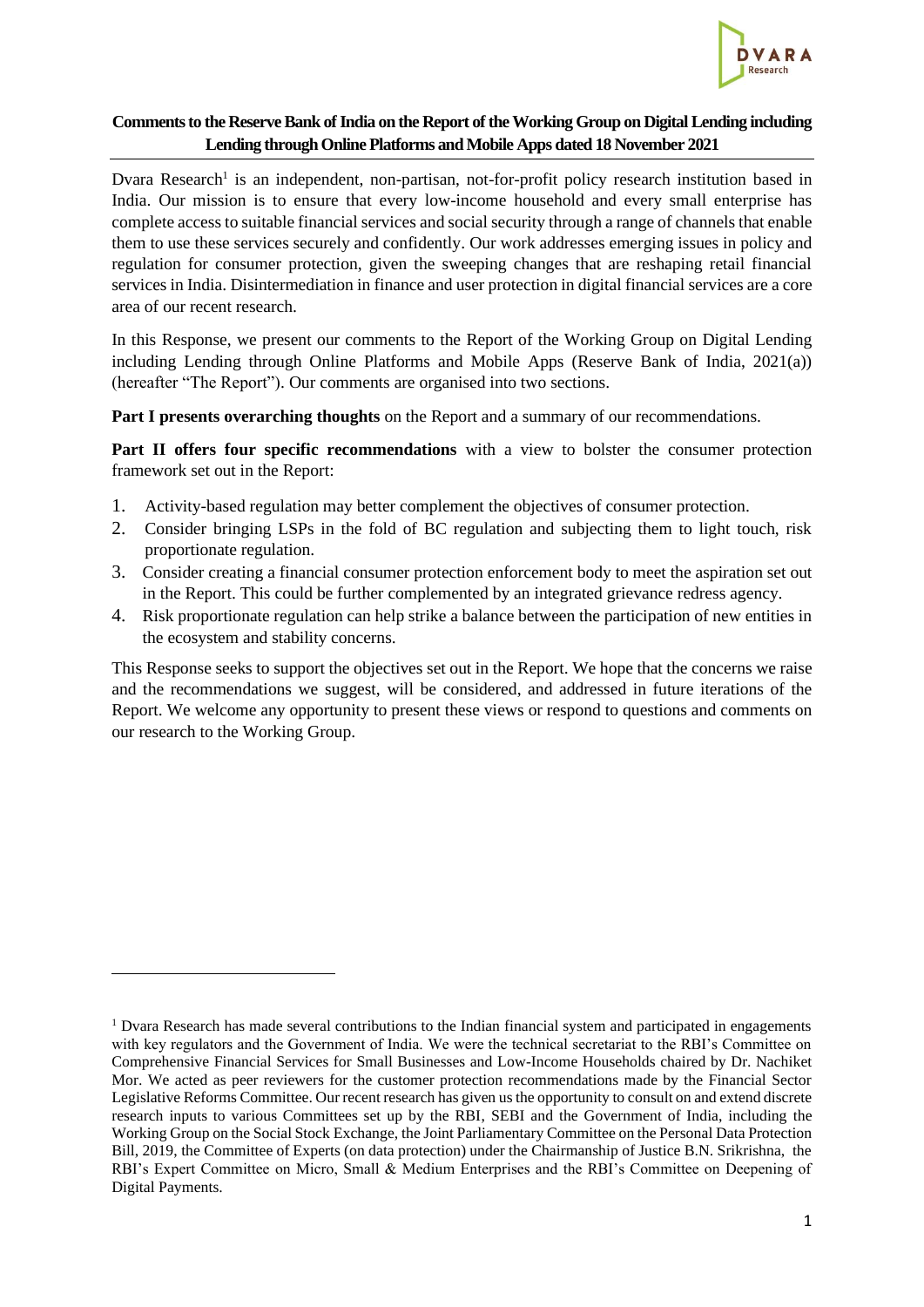

# **TABLE OF CONTENTS**

|    |        | PART I: OVERARCHING THOUGHTS ON THE REPORT AND A SUMMARY OF                                   |  |  |
|----|--------|-----------------------------------------------------------------------------------------------|--|--|
| 1. |        |                                                                                               |  |  |
| 2. |        |                                                                                               |  |  |
|    | 2.1.   | Activity based regulation may better complement the objectives of consumer protection. 3      |  |  |
|    | 2.2.   | Consider bringing LSPs in the fold of Business Correspondent (BC) regulation.  4              |  |  |
|    | 2.3.   | Consider creating a consumer financial protection and enforcement body and a unified          |  |  |
|    | 2.3.1. | A consumer financial protection supervision and enforcement body to realise the               |  |  |
|    | 2.3.2. |                                                                                               |  |  |
|    | 2.4.   | Risk proportionate regulation can help strike a balance between the participation of new      |  |  |
|    |        |                                                                                               |  |  |
| 1. |        | Activity-based regulation may better complement objectives of consumer protection9            |  |  |
|    |        |                                                                                               |  |  |
|    |        |                                                                                               |  |  |
| 2. |        | Consider bringing LSPs in the fold of BC regulation and subjecting them to light touch, risk  |  |  |
|    |        | 2.1. Concerns with indirect supervision of third parties via regulated entities and SROs 11   |  |  |
|    |        | 2.2. Recommendations for effectively regulating FSPs (including BCs and LSPs) in credit       |  |  |
| 3. |        | Consider creating a financial consumer protection enforcement body to meet the aspiration set |  |  |
|    |        | 3.1. Concerns with using the existing CPA for enforcing financial consumer protection.  20    |  |  |
|    |        |                                                                                               |  |  |
|    | 3.2.1. | Creating a supervisory and enforcement body dedicated to financial consumer                   |  |  |
|    | 3.2.2. |                                                                                               |  |  |
| 4. |        | Risk proportionate regulation can help strike a balance between the participation of new      |  |  |
|    |        |                                                                                               |  |  |
|    |        | 4.2. Prohibiting LSPs' access to CICs could impede financial inclusion and delivery of        |  |  |
|    |        | 4.3. Requiring suitability assessments in push-marketing can prevent over-indebtedness:  27   |  |  |
|    |        |                                                                                               |  |  |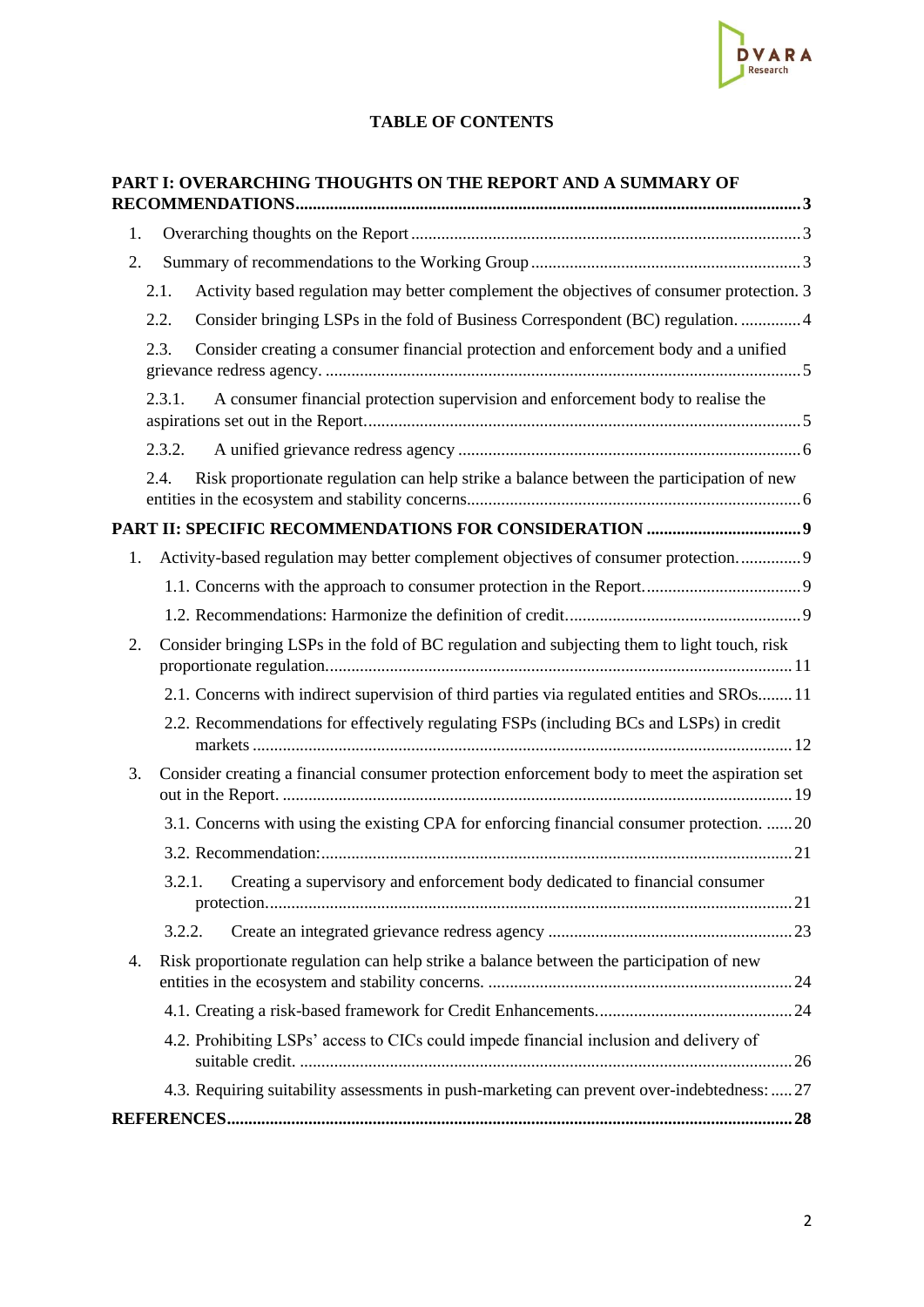

### <span id="page-2-0"></span>**PART I: OVERARCHING THOUGHTS ON THE REPORT AND A SUMMARY OF RECOMMENDATIONS**

#### <span id="page-2-1"></span>**1. Overarching thoughts on the Report**

The Report's stance of examining issues and setting out recommendations along the three dimensions of (i) regulatory policy approach, (ii) technology standards and (iii) financial consumer protection framework is very welcome. This multidimensional approach will help tackle the multifarious issues around digital lending, including those of the regulatory perimeter, consumer data protection and privacy, and suitability (Chugh, Raghavan, & Singh, 2019; Financial Conduct Authority, 2021). The Report's emphasis on consumer protection is well-noted. Recommending measures such as explaining reasons for declining credit and ensuring that distributors of one-click loans assess creditworthiness of borrowers before advertising these loans to them, can shore up consumer protection. We also welcome the focus on simplifying loan disclosure instruments and the creation of a key fact statement (KFS) that sets out all conditions and costs in an effective, comprehensible manner in vernacular language. Our work in the past shows that simplifying disclosure instruments yields positive implications for consumers' financial decision making (Aggarwal, Dasgupta, Halan, Sharma, & Srinivas, 2021). The Report's stance on ensuring that regulated entities are transparent about debt collectors enrolled by them and their LSPs, recommending that debt collectors undergo suitable training to avoid consumer harassment and expanding the fair practice code to describe and ban harassment in debt collection are welcome. Further, ensuring that all participants in the value chain conform to technological standards and align their practices in a manner that upholds consumers' data protection and privacy is a muchneeded guidance for the sector. We look forward to the sector adopting this guidance. In this regard, the sector will also benefit from the identification of measures that are needed to be put in place in the immediate term. This will help rein in unscrupulous practices that are underway currently.

The Report's vision of bringing Lending Service Providers (LSPs) in the fold of SRO regulation, enhancing market monitoring mechanisms, improving coordination across different financial sectors, and creating a Consumer Financial Protection Regulation hold potential for creating a sound regulatory architecture for safeguarding consumers' interest in digital lending. Our recommendations focus on further bolstering the effectiveness of these measures, minimizing gaps in consumer protection frameworks and better coordinating activities across different agencies. Overall, our recommendations focus on creating a strong uniform consumer protection regulation framework, regardless of the type or size of the lender. Our recommendations also present policy alternatives to supplement supervision and enforcement of consumer protection in the country, given the constraints of capacity. We summarise our recommendations in the following sub-section. The second part of this document discusses each recommendation in detail and presents research on the experience of similar experiments in other jurisdictions.

## <span id="page-2-2"></span>**2. Summary of recommendations to the Working Group**

## <span id="page-2-3"></span>**2.1. Activity based regulation may better complement the objectives of consumer protection.**

As the Report sets out, the emerging discourse on regulation suggests that a combination of activitybased and entity-based regulation may be needed to comprehensively regulate digital financial services. There is also growing consensus that activity-based regulation may better meet the objectives of consumer protection while prudential regulation may warrant entity-based regulation (Restoy F., 2021). In line with this intuition, we propose:

**i. Defining the activity of credit:** Given that consumer protection concerns are closely tethered to the activity (than to the entity providing the credit), we recommend that the RBI define the activity of credit. Any entity (regardless of its technological nature, ownership, or size) that engages in the activity of credit (as defined by the RBI) will invite baseline consumer protection regulations and conduct obligations. This will have the benefit of (a) ensuring that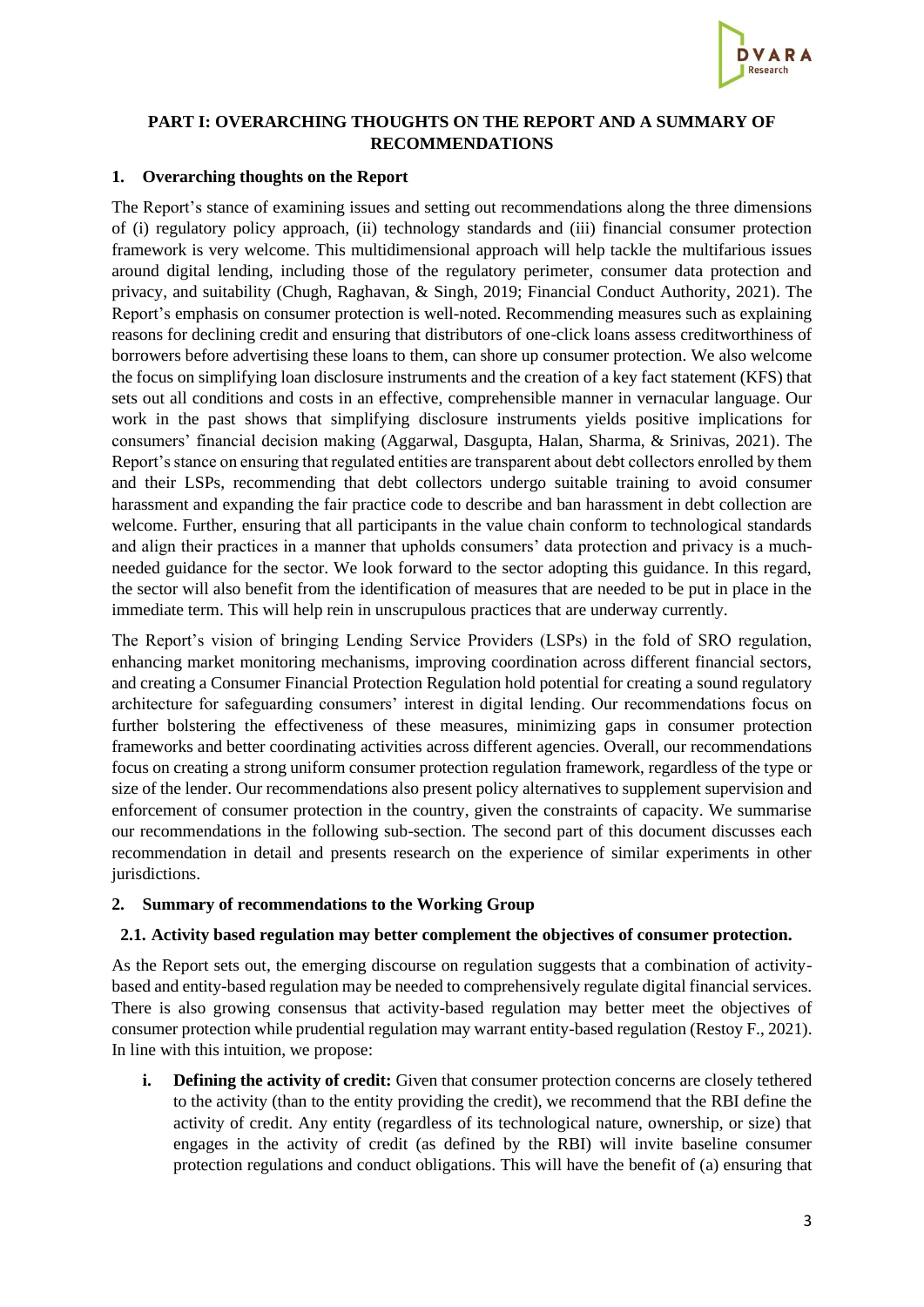

consumer protection safeguards do not vary across entities, and (b) regulating new entities, that may not be on the RBI's radar because they do not pose prudential risks, for consumer protection. Further, when defining credit, the endeavor should be to define the activity in a manner that new age products that pose risks similar to credit (such as BNPL) also get covered in the scope of the definition.

When considering prudential risks posed by different entities, the RBI could consider a risk proportionate and, if warranted, differential prudential regulation accounting for entity-based risks.

#### <span id="page-3-0"></span>**2.2. Consider bringing LSPs in the fold of Business Correspondent (BC) regulation.**

The Report suggests bringing LSPs in the fold of self-regulation by the creation of Self-Regulatory Organisations (SROs). Further, the regulated entities would be responsible for the conduct of their LSPs. The need for regulating LSPs for their conduct and technological standards cannot be overemphasised. Emerging discourse on regulation of LSPs shows merit in having light-touch regulation of LSPs, considering the growing concern over concentration risk among LSPs given their limited substitutability (such as in cloud services). Observers also recommend that a light touch, prudentially minimal (unless otherwise warranted) regulatory regime can improve the regulators' visibility of activities of LSPs, give them direct access to LSPs and encourage observance of codes of conduct. Further, from our conversations with financial service providers, it appears that there are significant overlaps between functions of BCs and LSPs such as customer acquisition, bringing applications to the balance sheet lender, disbursement, monitoring and collection. Therefore, maintaining two separate regulations for these two entities could risk creating both duplication and regulatory arbitrage. Given these aspects, we recommend:

- **i. Activity-based regulation of financial service providers (including BCs & LSPs) by defining "Credit-related activities":** We recommend an activity-based regulatory approach of regulating all BCs and LSPs. This can be done by defining *"Credit-related activities"* as the universe of all activities that comprise the value chain of credit except balance sheet lending. The regulation of credit-related activities could focus on minimum conduct and technological requirements that all third parties must conform to. Those balance sheet lenders that also perform any of the credit-related activities will also come in the fold of this regulation. The advantage of such an approach will be to cast an even regulatory net across different third parties and ensure that they provide uniform consumer safeguards. This will also imply that the regulation need not define a digital lending app separately, and any entity or app engaged in one or more credit-related activities will automatically come in the fold of regulation.
- **ii. Bring the regulation of LSPs within the fold of BC regulations and Outsourcing regulations:** The Report suggests regulating LSPs as a distinct class of entities through new regulatory frameworks.<sup>2</sup> Treating LSPs as a distinct set of entities appears redundant considering their similarities with Business Correspondents and outsourced third parties, which are regulated under the Business Correspondent Guidelines (BC Guidelines) and the Guidelines on Managing Risks and Code of Conduct in Outsourcing of Financial Services (OS Guidelines). Creating new regulations for LSPs alongside these existing regulations could risk regulatory arbitrage and create many gaps in consumer protection. We propose that the BC Guidelines should be suitably revised to regulate for the risks posed by BCs and LSPs in the digital ecosystem and both BCs and LSPs should be regulated by the same Guidelines. We discuss the considerations for these Guidelines in the recommendations below.

<sup>&</sup>lt;sup>2</sup> For instance, see recommendation 3.4.1.2, recommendation 3.4.2.2, recommendation 34.2.5, recommendation 3.4.2.6, and recommendation 3.4.3.3 in the Report.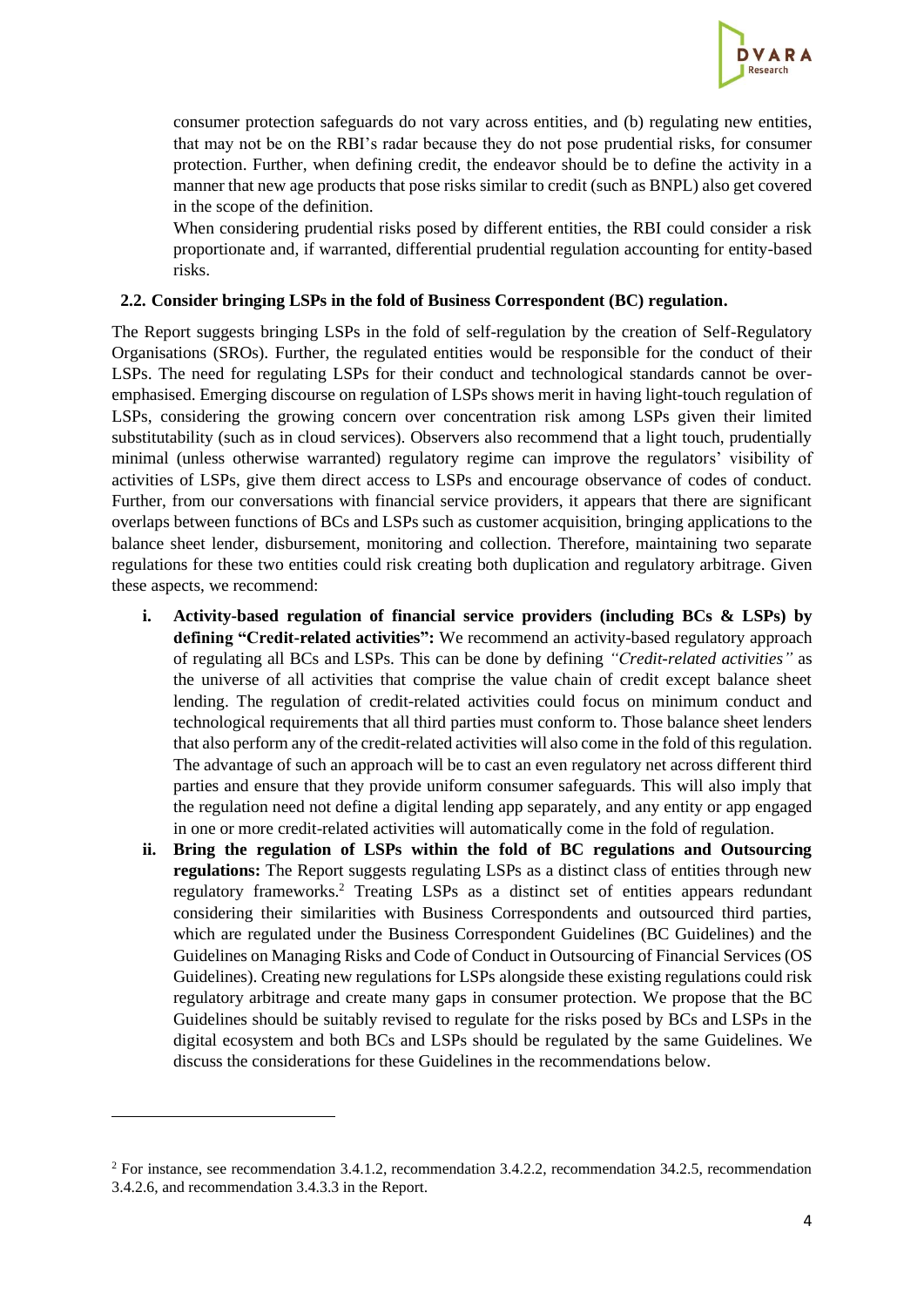

- **iii. A light-touch, risk-proportionate registration regime for third party providers (BCs &**  LSPs) in addition to self-regulation: The regulation of credit-related activities could be predicated on a light-touch registration regime. This regime will be risk proportionate, resorting to prudential regulation only when the risks warrant it. This registration mechanism could provide greater incentives to third-party providers (LSPs & BCs) to conform to good conduct, provide visibility on their activities, and any emerging concentration among third party providers etc. to the regulator. It will also provide levers of direct regulation to the regulator should circumstances warrant. It is worth noting that a registration regime is lighter than a licensing or authorising regime which has onerous requirements. To reiterate, the rationale for a registration regime is to bring visibility to third parties, surface any risks that may be emergent and provide the regulator with a potential pathway to access the third-party provider, directly, if need be.
- **iv. Principles for designing the Agency Financial Services Regulation (AFSR):** We welcome the initiative to create conduct guidelines for those third parties that interface with consumers. We propose that these AFSR could apply to consumer-facing entities that participate in credit-related activities as defined in Section [1.2.1](#page-8-4) of Part II of this response. Some principles that could be considered for shaping these AFSR include (a) suitability, (b) transparency, (c) governance, (d) fair treatment, due care, and professional diligence, (e) safety and security, (f) maintaining effective grievance redressal, and (g) compliance. We discuss the methods to implement these principles in greater detail in Section [2.2.2.3](#page-15-0) of Part II of this response.
- <span id="page-4-0"></span>**2.3. Consider creating a consumer financial protection and enforcement body and a unified grievance redress agency.**

## <span id="page-4-1"></span>**2.3.1. A consumer financial protection supervision and enforcement body to realise the aspirations set out in the Report.**

The Report recommends creating a legal framework for creating consumer financial protection under the existing Consumer Protection Act, 2019. There is indeed an urgent need to turn attention to consumer financial protection. We submit that using the apparatus of the Consumer Protection Act, 2019 could still leave important gaps in supervising for and enforcing consumer protection in the country. First, the Consumer Protection Act can investigate matters only *after* violations of consumer rights have occurred. It cannot be triggered ex-ante to *prevent* violations of consumer rights. Second, handing out consumer protection enforcement to the Consumer Protection Act, will not address the important aspect of coordinating with different agencies on market intelligence and acting on that market intelligence. The Report envisages multiple market monitoring mechanisms but falls short of creating a central coordinating body to helm the multi-agency market monitoring set up. There may be merits of creating a central body that can coordinate market intelligence from different agencies, use that intelligence for supervision and enforcement. For these benefits we propose:

- **i. Creating a financial consumer protection body** with powers to supervise and enforce financial regulations/laws created by financial regulators/governments. This would create a system for comprehensive for supervision and enforcement of consumer protection. This body could have the following functions:<sup>3</sup>
	- a. creating rules to enforce consumer protection regulations set out by various regulators and government;
	- b. enforcing laws and regulations that relate to financial consumer protection;
	- c. supervising regulated entities for their conduct;

<sup>&</sup>lt;sup>3</sup> Many of these functions are also performed by similar financial consumer protection enforcement bodies, such as the Consumer Financial Protection Bureau. See more [here.](https://www.consumerfinance.gov/about-us/the-bureau/)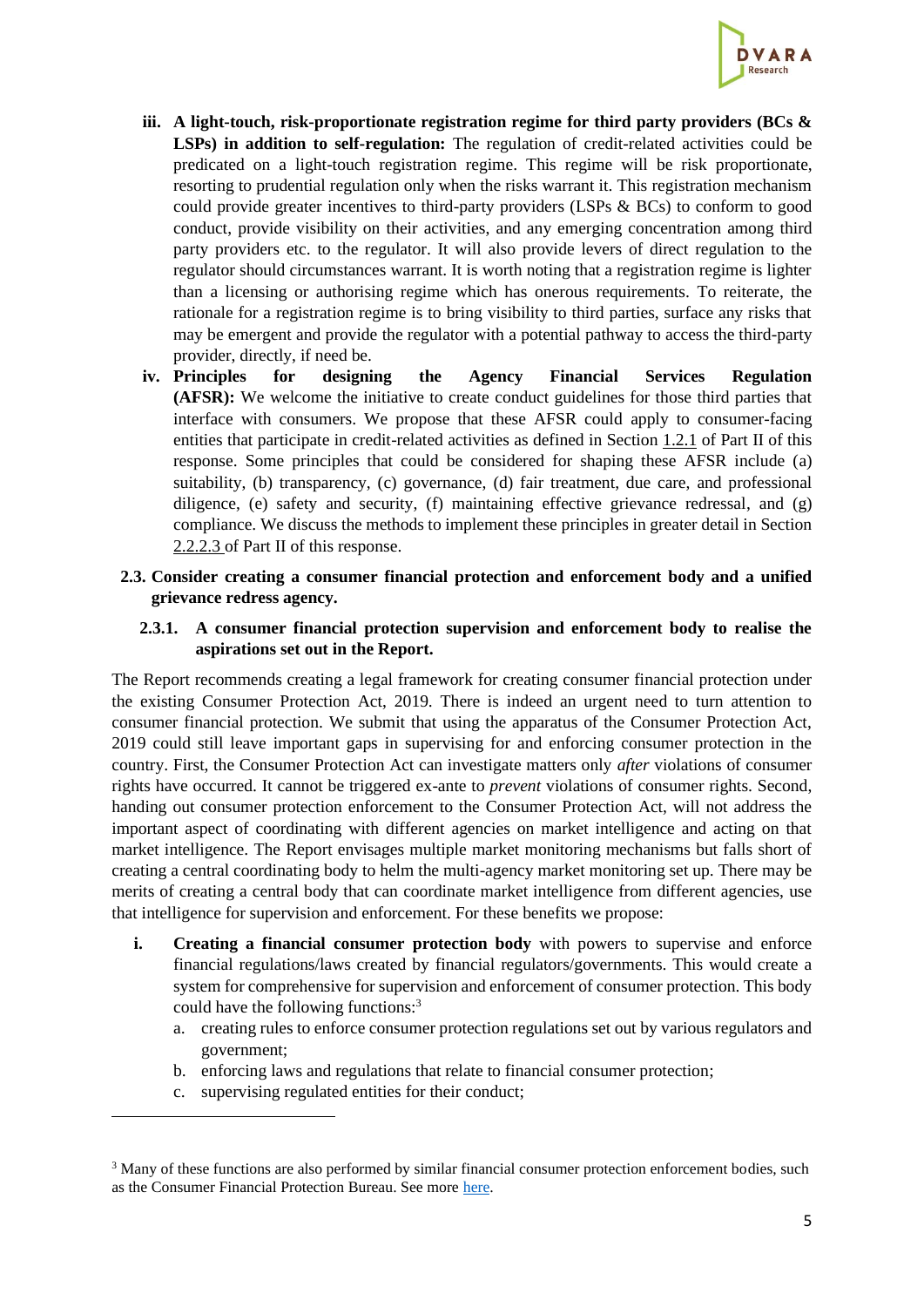

- d. researching experience of consumers in using financial products and creating market monitoring mechanisms;
- e. surfacing new risks to consumers;
- f. receiving complaints from consumers and routing them to relevant grievance redress institutions (ombudsmen as they stand currently),
- g. sharing insights on consumer protection, systemic risks with relevant financial regulators, and,
- h. educate businesses on consumer protection and good conduct.

### **2.3.2. A unified grievance redress agency**

<span id="page-5-0"></span>Digital financial services are known to be more modular. Intermediaries often serve more than one financial service and therefore, a unified grievance redressal agency which is capable of accepting grievances from across the different sub-sectors of the financial sector (banking, payments, insurance, investment etc.) is needed to ensure a comprehensive consumer protection regime. It is advisable to create a redress agency which is independent of financial sector regulators and dedicated to the function of grievance redress. Further, this agency should be capable of addressing complaints from across the financial sectors (Financial Sector Legislative Reforms Commission, 2013).

One such blueprint for a unified redress agency in the financial sector was the Financial Redress Agency (FRA) proposed by the Report of the Financial Sector Legislative Reforms Commission (FSLRC) (Financial Sector Legislative Reforms Commission, 2013). The FRA was envisaged to provide a consumer-facing front-end at the district level where complaints regarding all financial products can be registered. Following registration, the FRA would channel the complaint to the appropriate regulator, and entity in the backend through technology-intensive processes for resolution via mediation and lightweight adjudication (Task Force on Financial Redress Agency, 2016; Dvara Research, 2020).

### <span id="page-5-1"></span>**2.4. Risk proportionate regulation can help strike a balance between the participation of new entities in the ecosystem and stability concerns.**

**i. Creating a risk-based framework for Credit Enhancements:** The Report suggests doing away with First Loss Default Guarantees (FLDG) to prevent off-balance sheet lending by LSPs. We submit that the need for LSPs to provide FLDG keeps a check on moral hazard by ensuring that LSPs have a skin in the game. We also agree with the Report's analysis of the risks that accompany high FLDGs. We therefore propose a risk-based regulation of credit enhancements, where the quantum and form of credit enhancement corresponds to the services offered by the LSP. In summary, we recommend:

| <b>Service offered by LSP</b>                                                                                           | <b>Regulation</b>                                                                                                                                                                                                                                                                                                                                         |
|-------------------------------------------------------------------------------------------------------------------------|-----------------------------------------------------------------------------------------------------------------------------------------------------------------------------------------------------------------------------------------------------------------------------------------------------------------------------------------------------------|
| underwriting criteria                                                                                                   | LSP (an RE or not) offering services using lender's Any credit enhancement sought/offered (including any<br>form of FLDG) must only be to cover for any<br>operations risk/servicer risk of the LSP, as all credit risk<br>is ascertained by the lender's own models and held on<br>lender's books.                                                       |
| NBNC LSP<br>offering<br>services<br>own<br>using<br>criteria<br>underwriting<br>giving<br>credit<br>and<br>enhancements | The<br>FLDG)<br><i>(including)</i><br>credit<br>enhancement<br>sought/offered should not be more than the historical<br>expected credit loss of the portfolio. In the case where<br>historical data does not exist and the RE is dependent<br>on LSP for computation of expected credit loss, the<br>relevant authority should mandate an audit by the RE |

**a. Risk-based computation of quantum and form of credit enhancement:**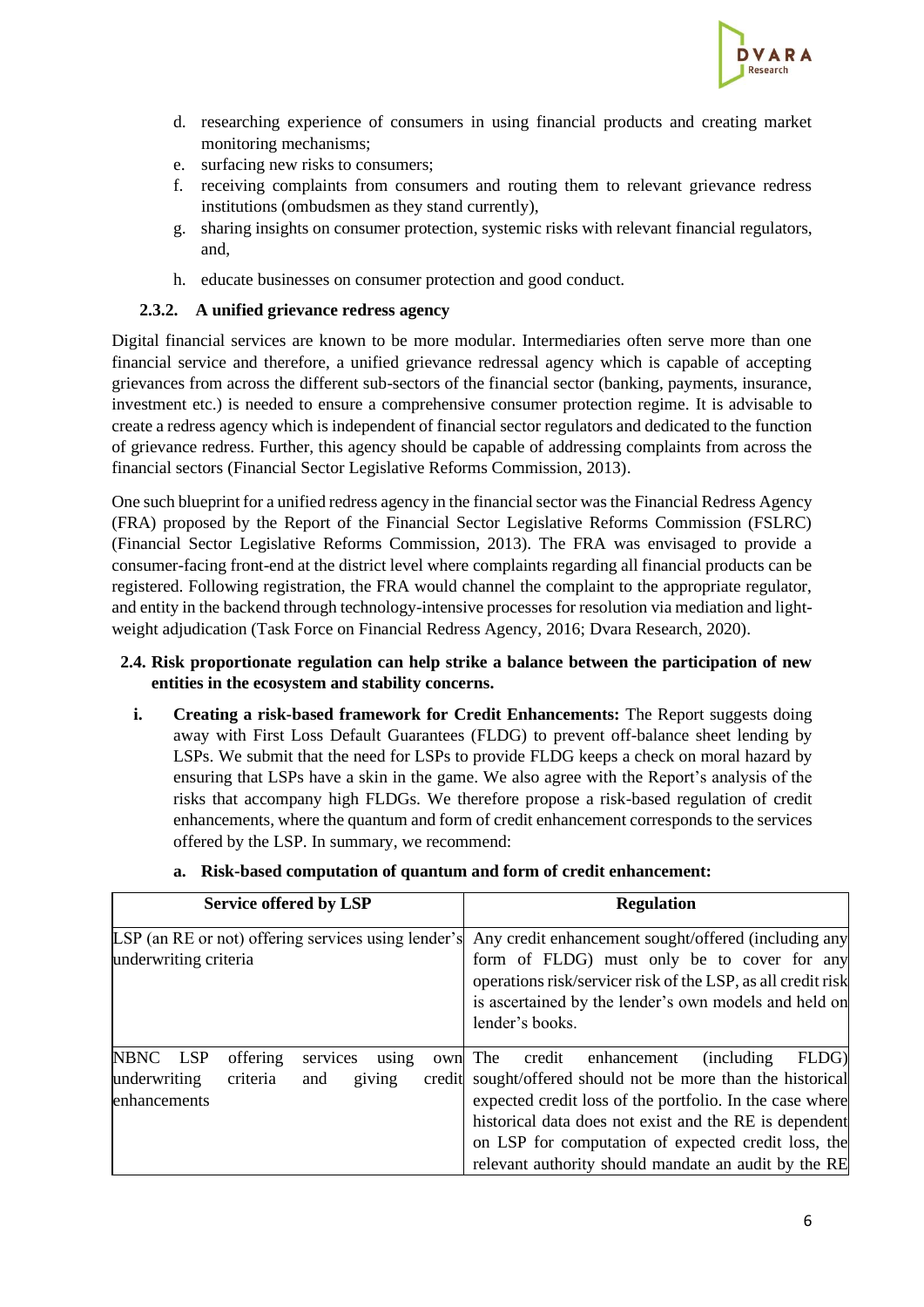

|                                                                               | of the LSP's valuation models, and the overall levels of<br>credit enhancements provided by it in the market before<br>deciding what level of FLDG can be sought from the<br>principles<br>LSP.<br>Emerging<br>algorithmic<br>on<br>accountability that include auditing the outcomes of the<br>algorithms for bias, interviewing employees to<br>understand the logic of the algorithm and piloting the<br>algorithm before scaling its use are some implements to<br>audit algorithms (Shah H., 2018). The RE (bank or<br>NBFC holding credit risk) must be able to establish that<br>the risks undertaken are aligned with the risk appetite<br>and strategies laid out through its board-approved<br>policies. |
|-------------------------------------------------------------------------------|--------------------------------------------------------------------------------------------------------------------------------------------------------------------------------------------------------------------------------------------------------------------------------------------------------------------------------------------------------------------------------------------------------------------------------------------------------------------------------------------------------------------------------------------------------------------------------------------------------------------------------------------------------------------------------------------------------------------|
| REs such as banks and NBFCs offering LSP REs can offer LSP services involving | credit                                                                                                                                                                                                                                                                                                                                                                                                                                                                                                                                                                                                                                                                                                             |
| services using own underwriting criteria and giving                           | enhancements in three ways -                                                                                                                                                                                                                                                                                                                                                                                                                                                                                                                                                                                                                                                                                       |
| credit enhancement.                                                           | Offer a financial guarantee or cash collateral<br>i.<br>determined as in the scenarios explained above.<br>ii.<br>Sell the portfolio they have originated through<br>direct assignment, in which case MHP would<br>apply and no credit enhancement would be<br>permitted (Reserve Bank of India, 2021(c)).<br>iii.<br>Sell the portfolio they have originated through<br>securitisation and offer credit enhancement.<br>Here, the extant regulations on securitisation<br>would be applicable in determining the<br>and nature of FLDG. Over-<br>quantum<br>collateralisation becomes permissible (Reserve<br>Bank of India, $2021(b)$ ).                                                                         |

- **b. Publication of credit enhancement:** The credit enhancement for a digital lending service that is a collaboration of an RE with an LSP should be published in a public register maintained by the body in charge of enforcement of consumer protection (as set out in Section [2.3\)](#page-4-0). In addition to the quantum of the credit enhancement, the modality of providing the credit enhancement (through lien marked FDs/corporate guarantees/ cash collaterals holdback on service fees, a combination of these) should also be published. This transparency allows better accountability. It also offers visibility to the regulator for monitoring agreements and identify emergent concentration risks (ASBA, 2020).
- **c. Leveraging technology solutions:** LSPs can use algorithms for originating loans for the lender. However, the LSP's algorithmic underwriting processes can be opaque. In these cases, it appears that the LSP (and not the lender) is underwriting the loan. The credit enhancement would help in holding the LSP accountable in such instances. Additionally, where the REs are dependent on the underwriting of the LSP, the WG should consider mandating technology solutions, like increasing transparency and explainability of underwriting algorithms, to address the concern (Prenio & Yong, 2021) (Monetary Authority of Singapore, 2018).
- **ii. Prohibiting LSPs' access to CICs could impede financial inclusion and delivery of suitable credit:** Presently, the Report suggests that only regulated entities should be granted access to Credit Reports. The objective of this recommendation is to prevent unauthorised access to consumers' credit information and protect their personal data. We submit that the use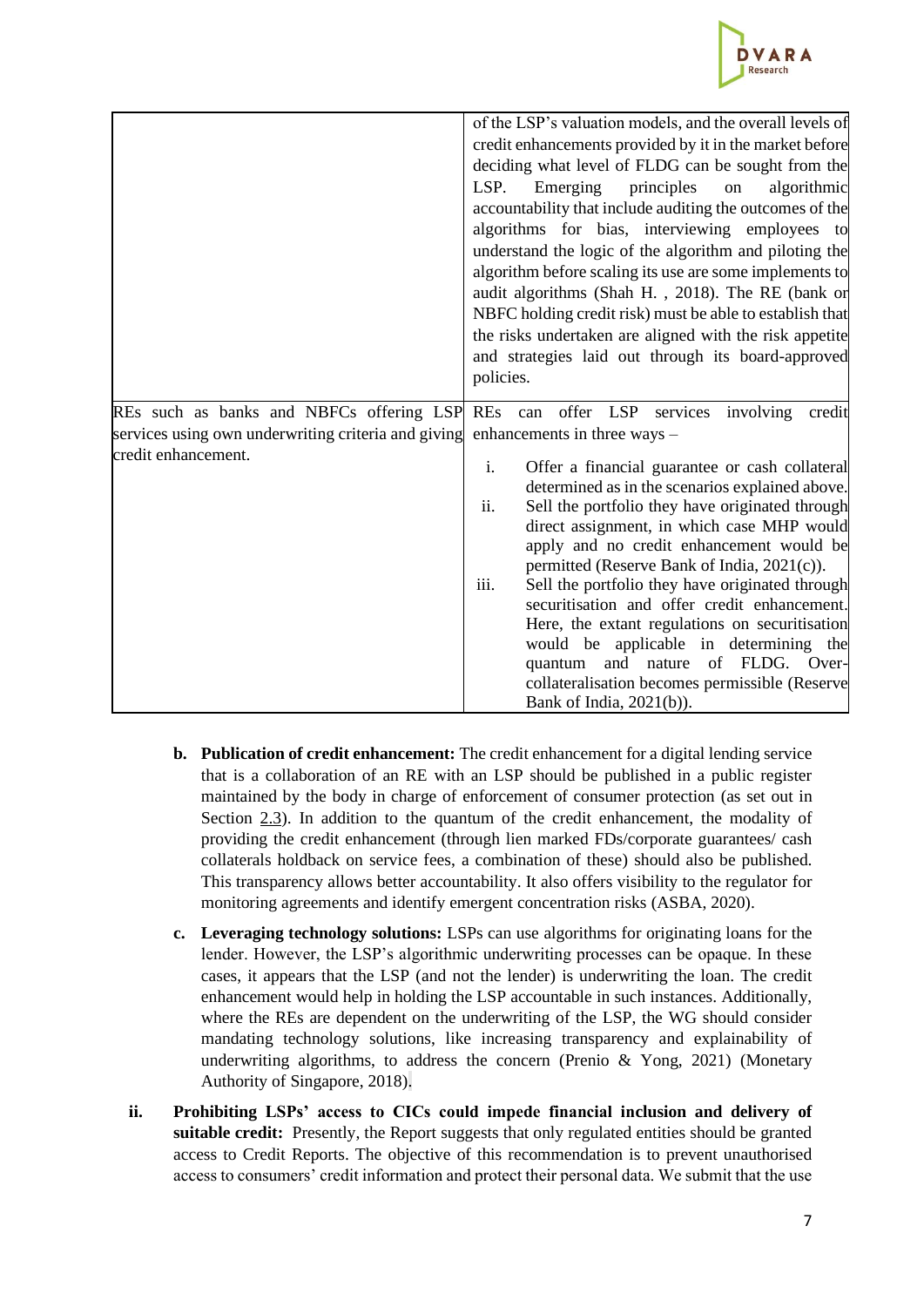

of Account Aggregators<sup>4</sup> and other mechanisms that allow for consented flow of data, including compliance with the proposed Data Protection Bill 2021, could resolve for the issue of unauthorised access to credit information. Further, drawing upon our recommendation in Section [2.2](#page-11-0) of Part II to regulate LSPs, regulating LSPs will help bring them in the fold of the Credit Information Companies (Regulation) Act, 2005 (Government of India, 2005). This will bind them to uphold the same standards of data protection as regulated entities. By subjecting LSPs to similar data protection responsibilities, the gap in consumer data protection can be narrowed. Further, allowing LSPs to access such data will help in ensuring suitability at different levels of the value chain.

**iii. Using suitability assessments in push-marketing can prevent over-indebtedness:** The Report suggests prudential requirements to cover for default risk in loans originated through push marketing (recommendation 3.4.4.1). The combination of push marketing, easy-to-use digital credit models and artificially short timelines may force borrowers to make too quick, unconsidered decisions (Owens, 2018). Ex-post measures such prudential requirements may not be sufficient to regulate unsuitable loans created through push marketing. There may be merit in ensuring that regulations limit the occurrence of sale of unsuitable credit instead. Therefore, suitability assessments to ensure that consumers are only advertised loan amounts suitable for them could be considered.

<sup>4</sup> The RBI defines the business of an Account Aggregator as, "*the business of providing under a contract, the service of, retrieving or collecting information of its customer pertaining to such financial assets as defined by the Bank from time to time"*. Read mor[e here.](https://www.rbi.org.in/Scripts/bs_viewcontent.aspx?Id=3142)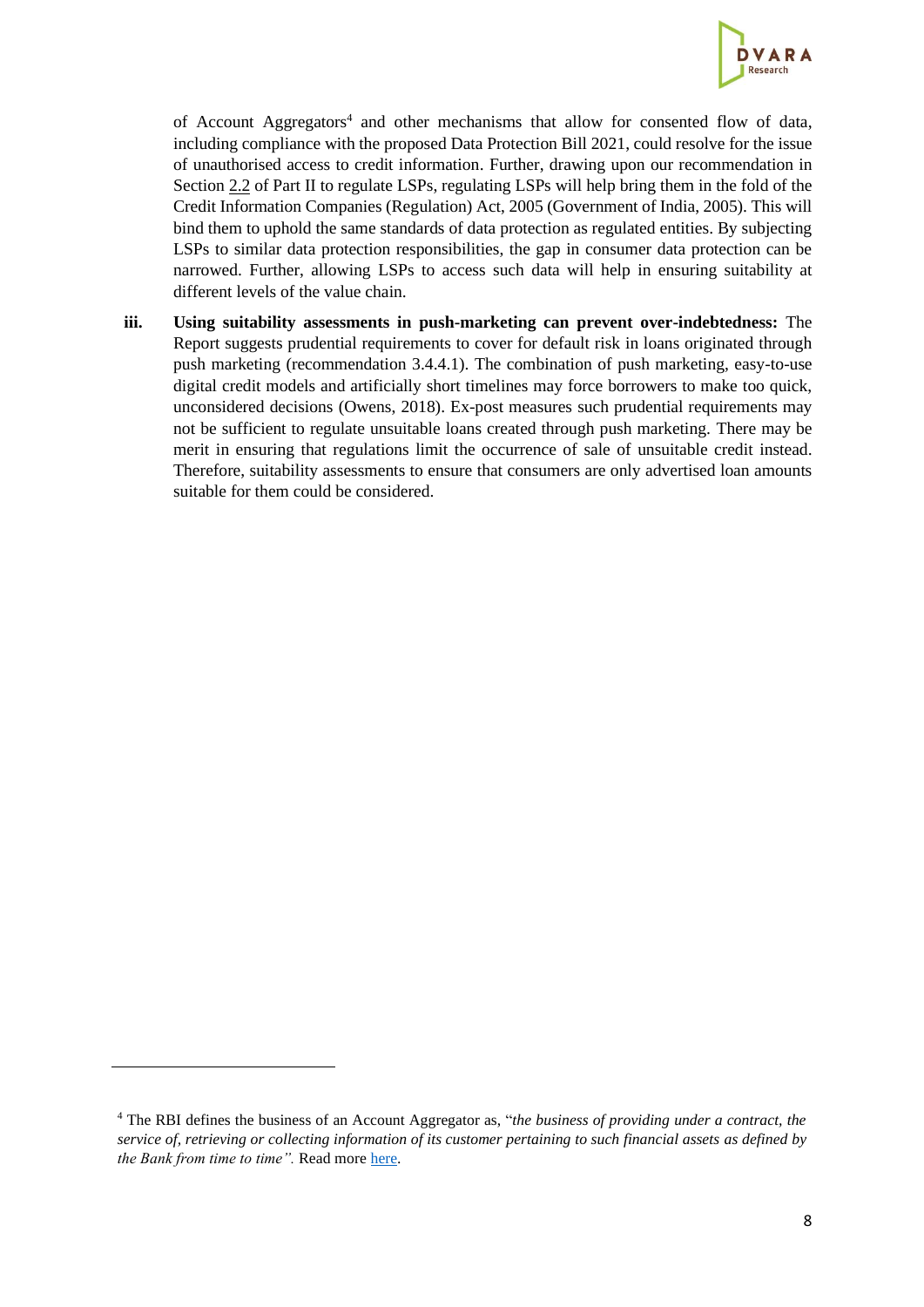

## **PART II: SPECIFIC RECOMMENDATIONS FOR CONSIDERATION**

#### <span id="page-8-1"></span><span id="page-8-0"></span>**1. Activity-based regulation may better complement objectives of consumer protection.**

In its present form, the Report seems to follow a product-based regulatory regime. It appears to suggest different regulatory frameworks for activities that could produce similar risks for consumers. For instance, there are several regulations specifically aimed at Buy Now Pay Later (BNPL) Activities and Short-Term Consumer Credit (STCC) Products. Section **3.4.2.2** of the Report proposes defining and regulating STCCs and expanding the extant/proposed MFI codes to include them. Similarly, Section **5.4.3.1** recommends specific lending norms for STCC providers, standard definitions for these products, as well as market monitoring mechanisms.

In the following sections, we first present our specific concerns with the approach in the Report. Then, we present our recommendations that may help achieve the objectives of consumer protection.

#### <span id="page-8-2"></span>**1.1. Concerns with the approach to consumer protection in the Report.**

- **1.1.1. Legal distinctions between credit products do not mean consumers use them for distinct purposes** (Financial Conduct Authority, 2021(a)). Consumer protection concerns appear more closely related to the type of activity being performed as opposed to the entity that is offering them. Specifically, in lending, requirements are placed for providing transparency in terms and conditions, information transmission to third parties, accessibility criteria that is nondiscriminatory, and affordability tests. These rules apply equally to different providers of a credit service, even if they provide different products or partake in other activities (Restoy, 2021). Consumer financial protection may be better served by activity-based regulation, while prudential concerns could warrant entity-based regulation. There is emerging consensus that suggests that activity-based regulation, focussing on lending and lending-related activities, can create uniform consumer safeguards and close out the gaps in consumer protection in the ecosystem (ASBA, 2020; Restoy, 2021).
- **1.1.2. Product-based regulation can create a pacing problem in the regulatory framework.** A product-based regulation approach to consumer protection could cause regulators to play catchup with innovation and new financial products. By focussing on the product, regulators would be forced to create new regulations *after* new digital credit products are created (Chugh, Raghavan, & Singh, 2019; Financial Conduct Authority, 2021). Regulators would be unable to respond to consumer protection concerns until after the fact.
- **1.1.3. Product-based regulation increases the risk of regulatory arbitrage.** Further, product-based regulation could also lead to categorical arbitrage, wherein "*a legal discrepancy between the treatment of two types of activity or products that are functionally similar*" could be exploited. Opportunities for categorical arbitrage are especially increased because of innovations in technology. This is because innovations use processes that were previously unanticipated by the regulatory regime to create functional equivalents that accomplish the same result as regulated products and services (Allen, 2020).

#### <span id="page-8-3"></span>**1.2. Recommendations: Harmonize the definition of credit.**

#### <span id="page-8-4"></span>**1.2.1. Harmonize the definition of credit.**

The Reserve Bank of India in its circular on "Harmonisation of Banking Statistics" defines consumer credit as the loans provided to individuals, which comprises (Reserve Bank of India, 2018) –

- *i. loans for consumer durables,*
- *ii. credit card receivables,*
- *iii. auto loans (other than loans for commercial use),*
- *iv. personal loans secured by gold, gold jewellery, immovable property, fixed deposits (including FCNR(B)), shares and bonds, etc., (other than for business / commercial purposes),*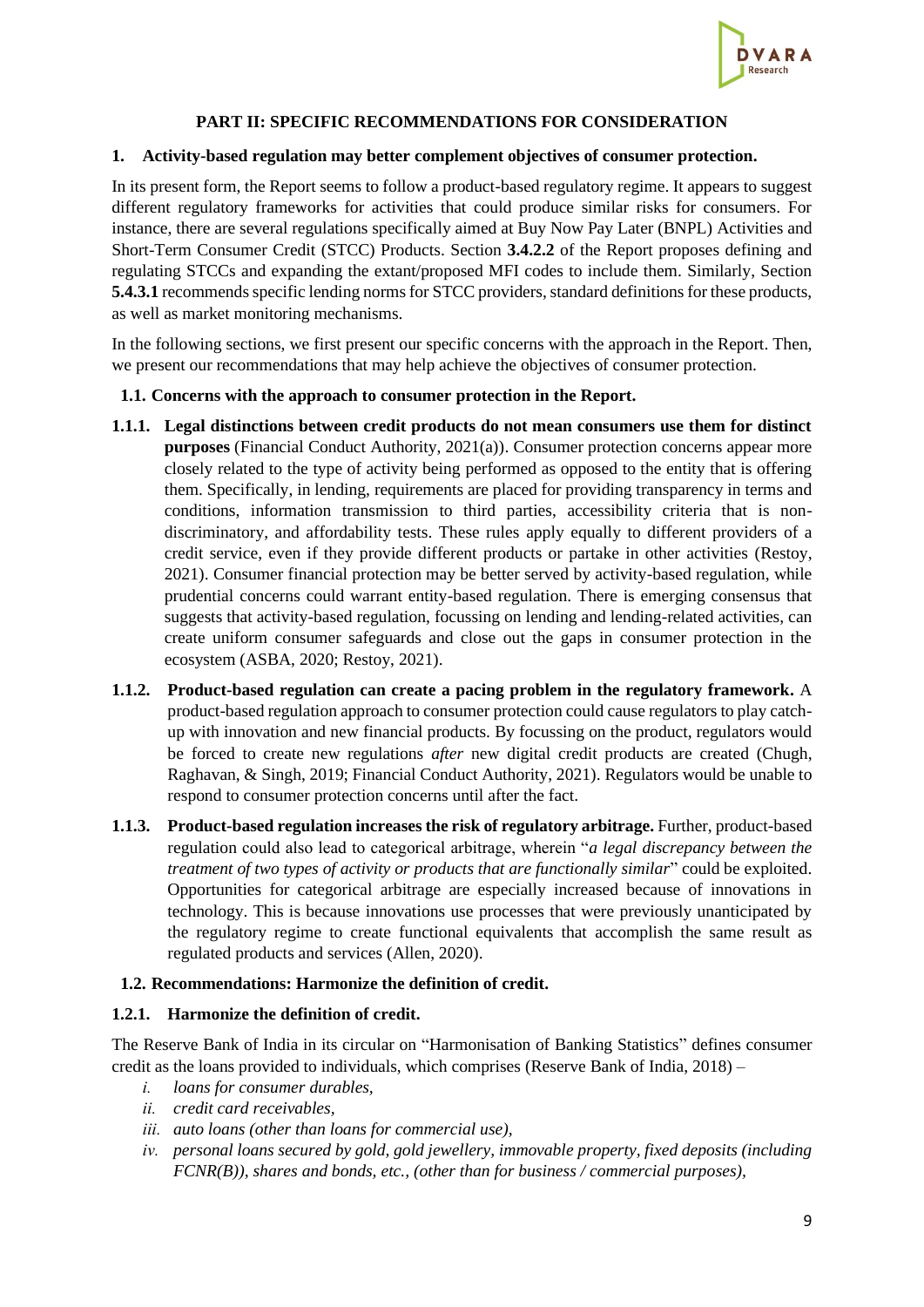

*v. personal loans to professionals (excluding loans for business purposes), and* 

*vi. loans given for other consumptions purposes (e.g., social ceremonies, etc.).*

However, the definition excludes (a) education loans, (b) loans given for creation/ enhancement of immovable assets (e.g., housing, etc.), (c) loans given for investment in financial assets (shares, debentures, etc.), and (d) loans given to farmers under KCC. As the discussions in the Report suggest, the definition also excludes newer credit-like products such as BNPL. This definition, therefore, takes a product-based view on the definition of credit.

We propose that the RBI could consider activity-based regulation for strengthening consumer protection. This could be achieved by defining credit. As such, any entity that engages in the activity of retail credit should be subjected to a similar consumer protection framework. By retail, we mean all legal persons and entities except regulated financial institutions, qualified institutional buyers, central, state or local governments and businesses above a certain size, as has been adopted in the UK (George, 2019).

The Financial Conduct Authority (FCA) in the UK, defines consumer credit activity as activities that can be undertaken by a licensee, firm, payment service provider or an electronic money issuer. These activities include (Financial Conduct Authority, n.a.) –

- *1. provision of credit or otherwise being a creditor under a regulated consumer credit agreement;*
- *2. the bailment or (in Scotland) the hiring of goods or otherwise being an owner under a regulated consumer hire agreement;*
- *3. credit brokerage in so far as it is the effecting of introductions of:*
	- *a. individuals desiring to obtain credit to persons carrying on a consumer credit business; or*
	- *b. individuals desiring to obtain goods on hire to persons carrying on a consumer hire business;*
- *4. in so far as they relate to regulated consumer credit agreements or regulated consumer hire agreements:*
	- *a. debt-adjusting;*
	- *b. debt-counselling;*
	- *c. debt-collecting; or*
	- *d. debt administration;*
- *5. the provision of credit information services; or the operation of a credit reference agency*.

A similar approach of defining the activity of credit could help in setting a uniform, minimum floor for consumer protection in the country regardless of the entity that is engaged in it. By applying this recommendation, it will be easier to identify and introduce fintech entitiesinto the perimeter of financial protection regulation and supervision. Further, those entities that carry out the same functions and, therefore, potentially cause same risks will fall within the perimeter of the regulator's consumer protection framework (ASBA, 2020; Restoy, 2021). In summary, the definition will include activities that perform the function of credit, regardless of their form or the entity providing them, and apply the same consumer protection framework across such activities.

If prudential concerns are warranted, then prudential regulation can be refined for different categories of lenders to reflect product and entity-specific risks. Thus, a combination of entity-based and activitybased regulation might be taken for prudential regulation, but for consumer protection similar activities could attract similar regulations (ASBA, 2020; Restoy, 2021).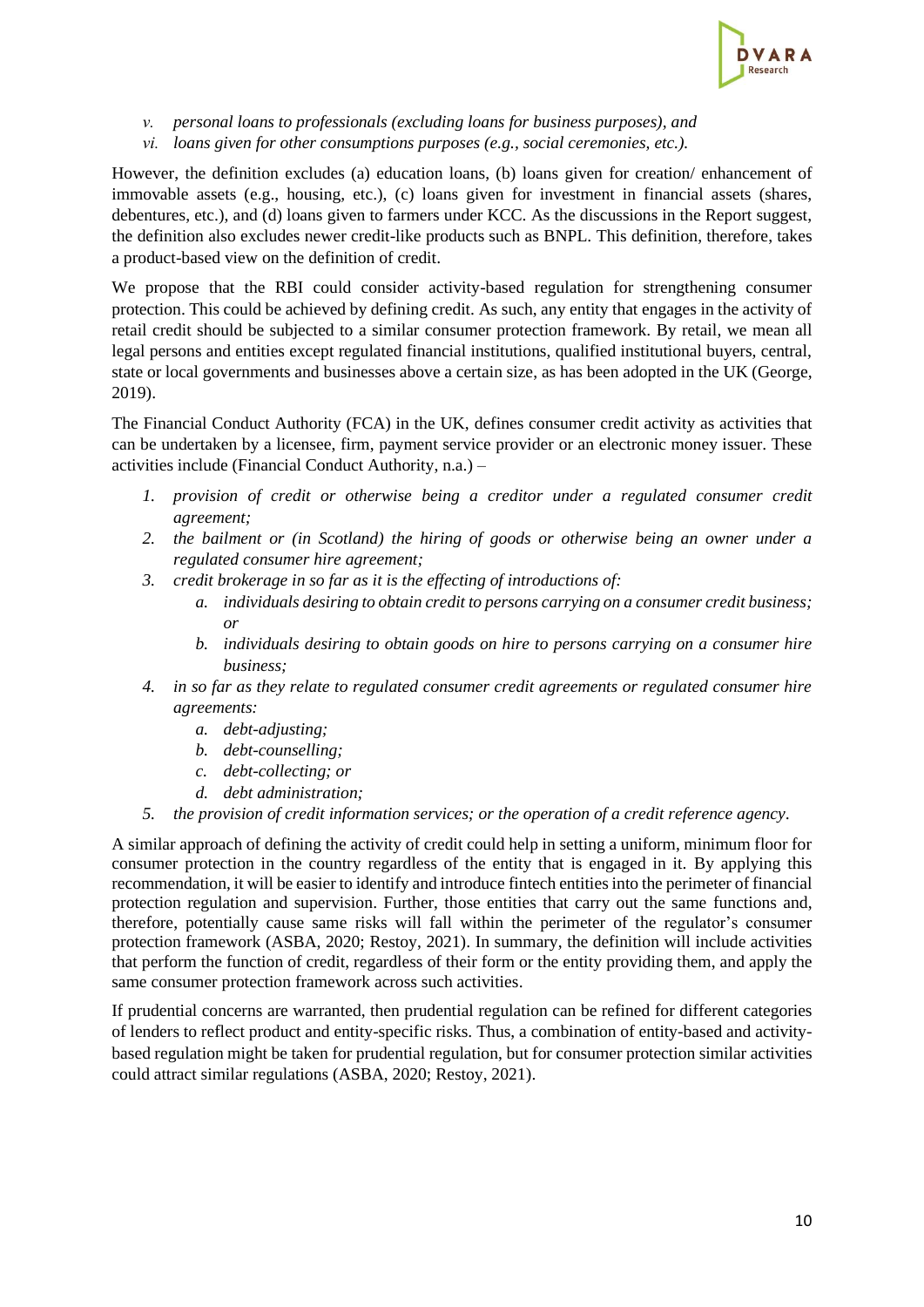

## <span id="page-10-0"></span>**2. Consider bringing LSPs in the fold of BC regulation and subjecting them to light touch, risk proportionate regulation.**

The Report defines<sup>5</sup> LSPs as, "*An agent of a balance sheet lender who carries out one or more of lender's functions in customer acquisition, underwriting support, pricing support, disbursement, servicing, monitoring, collection, liquidation of specific loan or loan portfolio for compensation from the balance sheet lender.*" It further recommends that an SRO should be created to ensure that members conform to good conduct practices.<sup>6</sup> The regulated entity continues to be in-charge of the supervision of the LSP. This is in line with existing practices across other jurisdictions, which converge on the point of holding financial service providers accountable for the functioning and governance of and managing risks that emerge from outsourcing parties. Globally, regulators are reassessing this approach in the context of increased third party reliance in digital finance (Financial Stability Board, 2020).

In the following sections, we first present our specific concerns with the approach in the Report. Then, we present our recommendations for improving regulation of LSPs in the digital lending ecosystem.

# <span id="page-10-1"></span>**2.1. Concerns with indirect supervision of third parties via regulated entities and SROs.**

## **2.1.1. The difference between "Material" and "Non-material" seems to be blurring.**

In India, as in other jurisdictions, supervisory attention is allocated to "Material outsourcing" (Alliance for Financial Inclusion, 2021). Materiality refers to the disruptive impact that impairment of any outsourcing activity would have for the regulated entity (Reserve bank of India, 2011; Reserve Bank of India, 2017). The RBI sets out qualitative criteria to assess materiality. It comprises indicators such as the extent of data sharing between the regulated entity and the third party, the nature and size of functions, the ease with which the regulated entity can substitute for the third party etc.

In digital finance, it appears that the suite of functions that are being outsourced to third parties is wide and expanding. By the Report's own estimates,<sup>7</sup> more than 40 percent of lending of NBFCs is through third party apps. Scheduled commercial banks also exhibit increasing reliance on third party apps. Further, sharing of sensitive personal data with third parties, letting them interface with consumers on a regular basis is also a common syntax of modular value chains of digital financial services. This blurs the line between "Material" and "Non-material" outsourcing.

## **2.1.2. Concentration of outsourcing activities among few third-party providers is common.**

An important criterion for assessing materiality is the ease with which entities can substitute third party providers (Reserve bank of India, 2011; Reserve Bank of India, 2017). There is a growing consensus that concentration of a few third parties is common. While cloud services may be an extreme example of extremely high concentration of activities among few third parties, concentration in other functions also appears to be increasing (Financial Stability Board, 2019). Increasing concentration has the potential to transform into concentration risk, where many regulated entities rely on one or small number of third parties for critical services (Financial Stability Board, 2020). Currently, regulator or the regulated entity are limited in their ability to monitor for this potential concentration risk because there appears little publicly available data on financial institutions' dependencies on specific third-party service providers (Financial Stability Board, 2021).

<sup>5</sup> *See* page 7 of the Report.

<sup>6</sup> *See* recommendation 3.4.2.4 on page 45 of the Report.

<sup>7</sup> *See* page 27 of the Report.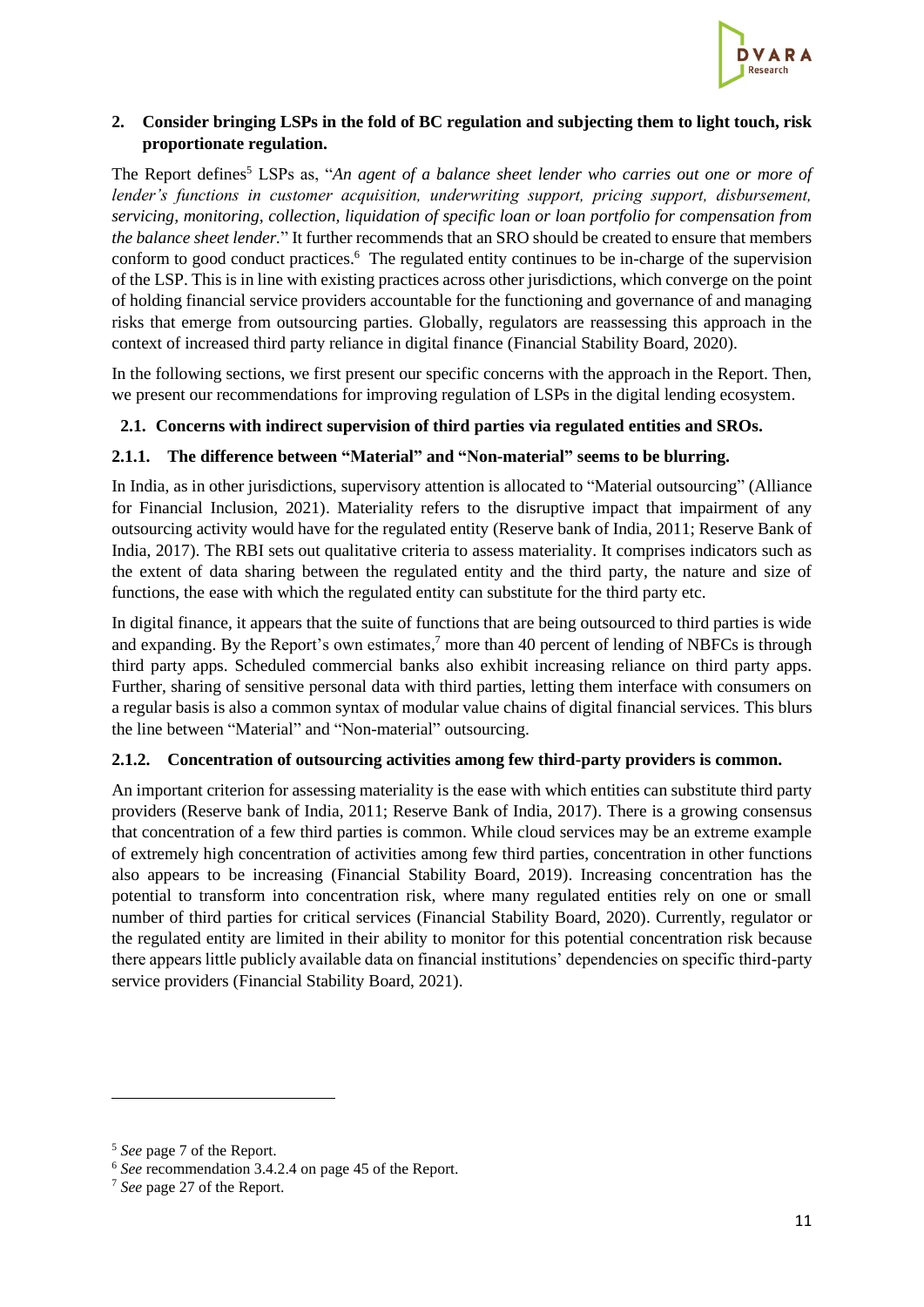

<span id="page-11-0"></span>**2.2. Recommendations for effectively regulating FSPs (including BCs and LSPs) in credit markets.**

### <span id="page-11-1"></span>**2.2.1. Define "Credit-related activities" to create a foundation for activity-based regulation of LSPs.**

The purpose of suggesting a definition for "Credit-related activities" is to bring LSPs (and *de facto* applicable to all regulated credit providers engaging in one or more such activities) under the umbrella of the RBI or of a suitable new body as recommended in this note (Section [3.2](#page-20-0) of Part II). Some other jurisdictions follow this approach.

For example, the FCA in its Consumer Credit Sourcebook expands on "Credit-related" regulated activities. These comprise (Financial Conduct Authority, n.a.) –

- *1. consumer credit lending,*
- *2. credit broking,*
- *3. debt counselling,*
- *4. debt adjusting,*
- *5. debt administration,*
- *6. debt collecting,*
- *7. providing credit information services,*
- *8. providing credit references,*
- *9. operating an electronic system in relation to lending, and*
- *10. consumer hiring.*

The FCA also provides examples of firms that offer "Consumer credit" products and services. These comprise (Financial Conduct Authority, 2016):

- *1. credit card issuers;*
- *2. credit brokers;*
- *3. payday loan companies (including home collected credit);*
- *4. pawnbrokers;*
- *5. businesses offering hire-purchase agreements;*
- *6. logbook lenders (lenders who offer loans secured against your vehicle);*
- *7. peer-to-peer lenders;*
- *8. debt management and collection firms;*
- *9. rent to own;*
- *10. guarantor lenders;*
- *11. consumer hire;*
- 12. *overdrafts*.

Next, the Parliament of Kenya in its Draft Financial Markets Conduct Bill, 2018 also sought to define credit services. It stated that a "Credit service" is provided if a person directly or indirectly, as or as part of a business (The National Treasury of Kenya, 2018) –

- *1. provides suggestions or recommendations to a retail financial customer for the application of credit from a particular lender;*
- *2. aids a retail financial customer for the application of credit from a particular lender;*
- *3. provides suggestions or recommendations to a borrower or a lender under a regulated credit contract that the borrower applies for, or the lender agrees to an increase in the credit limit under the contract;*
- *4. aids a borrower who is a retail financial customer in the application for a credit limit increase under a regulated credit contract or otherwise change a regulated credit contract;*
- *5. provides suggestions or recommendations to a borrower, under a regulated credit contract, that the borrower remain in the credit contract;*
- *6. provides credit reports;*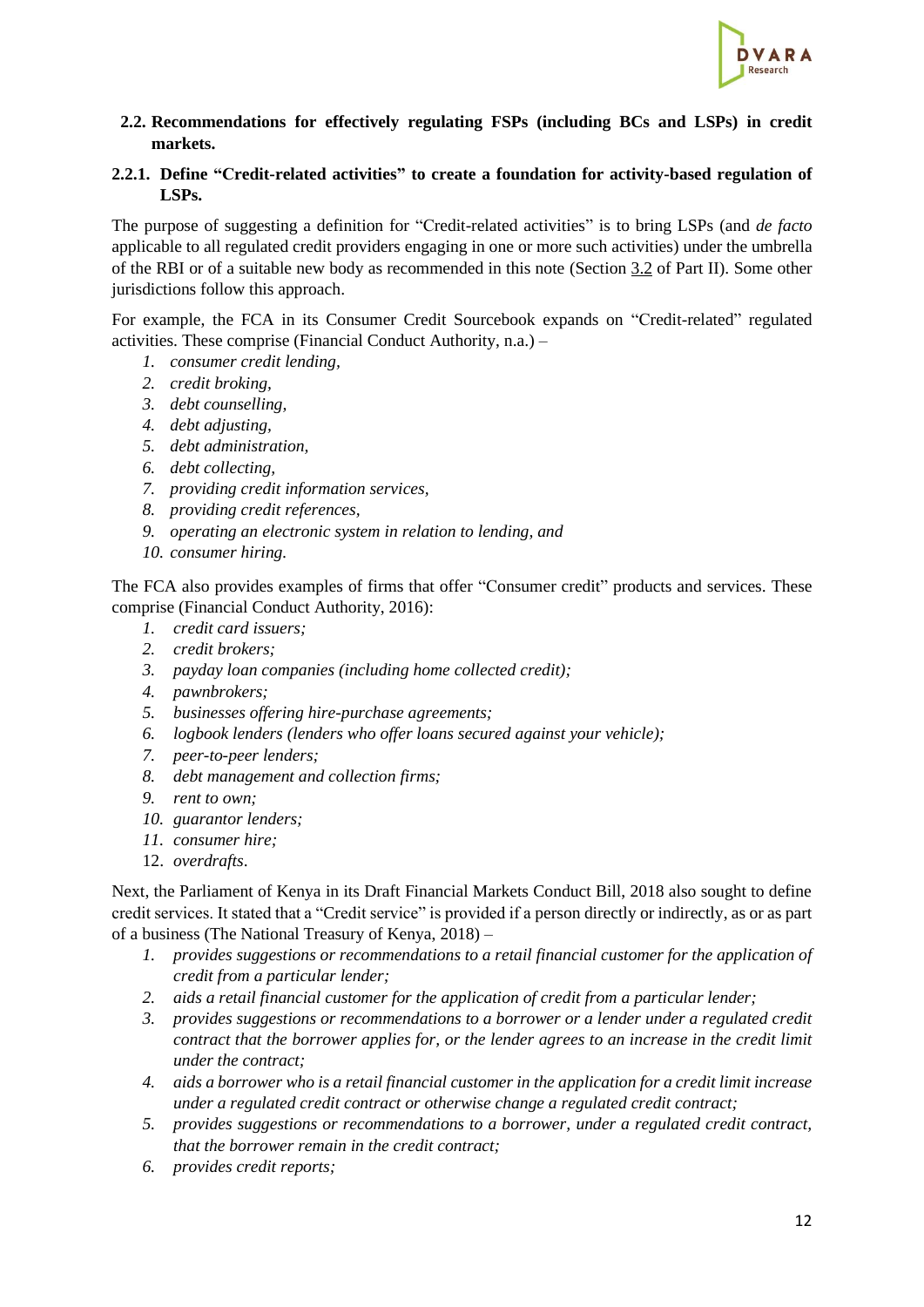

#### *7. provides a debt counselling service to a person who is a retail financial customer*.

These definitions are then used as the basis to set out minimum criteria or detailed obligations that are specific to the activities carried on by firms. The advantage of starting with defining the activity is that it provides the opportunity for all entities undertaking credit or credit-related activities to fall under the supervision of a single regulator, thus doing away with regulatory arbitrage. Needless to say, this will also obviate the need for treating DLAs as a separate category (for instance, in how the Report recommends mandating DLAs to report credit information to CICs). While illegal DLAs will come under the radar for the proposed Banning of Unregulated Lending Activities Act, any app will automatically come under the definition of "Credit-related activities" discussed above. Similarly, the activity of providing guarantees to a consumer credit lender in relation to services offered to it can automatically be brought under the said definition.

## **2.2.2. Bring the regulation of LSPs within the fold of BC regulations and Outsourcing regulations.**

The Report suggests regulating LSPs as a distinct class of entities through new regulatory frameworks.<sup>8</sup> Treating LSPs as a distinct set of entities appears redundant considering their similarities with Business Correspondents and outsourced third parties, which are regulated under the Business Correspondent Guidelines (BC Guidelines) and the Guidelines on Managing Risks and Code of Conduct in Outsourcing of Financial Services (OS Guidelines). Creating new regulations for LSPs alongside these existing regulations could risk regulatory arbitrage and create many gaps in consumer protection. Alternatively, the WG could regulate LSPs through the existing BC Guidelines by adapting the regulations to the nuances of the digital lending ecosystem in the following manner:

*2.2.2.1.The WG could recalibrate BC Guidelines and OS Guidelines to include LSPs.*

The Report defines LSPs as:

"[A]*n agent of a balance sheet lender who carries out one or more of lender's functions in customer acquisition, underwriting support, pricing support, disbursement, servicing, monitoring, collection, liquidation of specific loan or loan portfolio for compensation from the balance sheet lender*."

The BC Guidelines envisage a similar role for BCs. BCs can undertake a variety of activities in relation to lending including (i) borrower identification (ii) collection and preliminary processing of loan applications (iii) debt counselling (iv) promoting, nurturing and monitoring of borrowers (v) postsanction monitoring (vi) debt recovery and (vii) small value credit disbursement (Cl.I.8.D). Like LSPs, BCs are compensated with commissions or fees from the bank to which they provide their services (Cl.I.8.J) (Reserve Bank of India, 2014). It is clear that the activities of LSPs and BCs overlap significantly. Creating a new regulatory framework for LSPs in this context would mean duplicating regulation that can aggravate regulatory arbitrage between BCs and LSPs (Alliance for Financial Inclusion, 2020). Further, creating a new framework for LSPs could create an uneven regulatory landscape and give LSPs a competitive advantage: the BC Guidelines only enable banks to engage BCs (Cl.I.8.ii) (Reserve Bank of India, 2014), but LSPs can partner with both banks and NBFCs (Christoph, 2021; Claessens et al., 2018; Reserve Bank of India, 2021). Similar issues exist with having separate regulations for Direct Sales Agents and other outsourced activities.

The Report of the Committee on Comprehensive Financial Services (CCFS) in 2014 recognised the potential for BCs to provide loan origination services. At the same time, the CCFS took note of the risks of moral hazard, adverse selection and user harm that could stem from engaging BCs to provide loan

<sup>8</sup> For instance, see recommendation 3.4.1.2, recommendation 3.4.2.2, recommendation 34.2.5, recommendation 3.4.2.6, and recommendation 3.4.3.3 in the Report.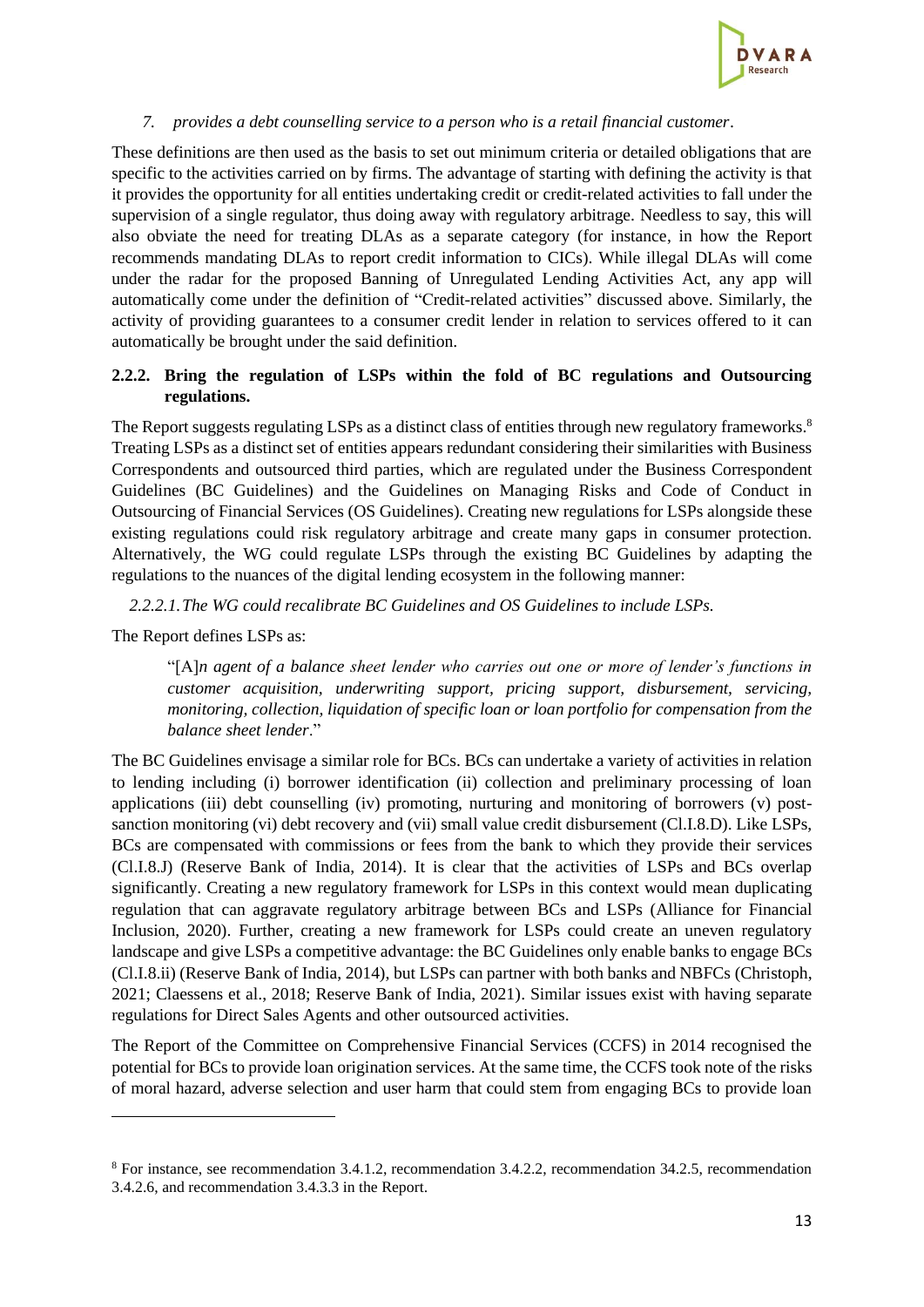

origination services. This Committee proposed a variety of risk-proportionate measures to mitigate these risks, including robust risk-sharing mechanisms between BCs and banks, stronger supervision and management, and capital commitments from BCs in the nature of an FLDG (Committee on Comprehensive Financial Services for Small Businesses and Low Income Households, 2015).

Globally, approaches to regulating third party service providers in lending and other financial services also rely on similar measures for mitigating risks from outsourcing (Crisanto et al., 2021(a), 2021(b); Ehrentraudet et al., 2020). Regulators emphasise well-defined policies on control and management of technological risks, robust risk monitoring and management frameworks, supervisory processes, swift response measures, robust strategic and business planning processes, sound product approval and change management processes (Ehrentraud et al., 2020), better coordination between entities and regulators, stronger data protection measures, and stronger due diligence and conduct obligations (like better affordability assessments, disclosures, auditable credit assessment processes etc.) (Basel Committee on Banking Supervision, 2017; Crisanto et al., 2021(b); Prenio & Yong, 2021). Some financial authorities have complemented their laws and regulations with technology-specific provisions to address the use of new technologies in lending services (Ehrentraud et al., 2020). Specifically, regulators emphasise developing and adopting frameworks to govern the use of AI systems (Claessens et al., 2018; Prenio & Yong, 2021). Some other authorities like the European Commission and the Central Bank of Kenya are creating new and comprehensive regulations governing how financial institutions and LSPs can conduct their activities in a manner that mitigates risks (Central Bank of Kenya, 2018; European Commission, 2020). Many of the WG's recommendations recognise the importance of such measures.

Fortunately, most of these approaches are already captured in the BC Guidelines and the OS Guidelines (Reserve Bank of India, 2014; Reserve bank of India, 2017). However, the frameworks could be harmonised and complemented with stronger provisions by drawing from global regulatory developments highlighted above, including (a) recognising LSPs as BCs (b) making necessary amendments to the BC Guidelines to allow NBFCs to engage LSPs as BCs, and (b) creating stronger governance frameworks for AI systems, standardised conduct regulations and robust data protection regulations (Central Bank of Kenya, 2018; Crisanto et al., 2021(a), 2021(b); Ehrentraud et al., 2020; European Commission, 2020). The RBI could also explore other overlapping regulations that could create room for regulatory arbitrage. Similar to credit-related activities, the RBI could scope out similar regulations on other banking-related activities to fold them into the revised BC regulations.

## *2.2.2.2. Consider a light-touch, risk-based registration regime for LSPs in addition to selfregulation.*

The Report recommends establishing a self-regulatory organisation (SRO) for overseeing LSPs. The Report also recommends regulating LSPs through regulated entities in the sector. However, there may be merit in considering light touch regulation of LSPs to complement the SRO oversight. This is because many activities can choose to stay away from SRO membership and the SRO will not have oversight over them. Even when membership may be possible, the relationship may only be voluntary or more relaxed for certain types of members<sup>9</sup>. Establishing regulatory mechanisms that can ensure direct oversight from the regulator over risky LSPs, in addition to other oversight measures, can help in promptly identifying and mitigating stability risks from digital lending activities.

Globally, there is growing consensus that a risk-based, light-touch, entity-based regulatory approach is necessary for addressing stability and operational risks stemming from LSPs. For instance, some regulators need LSPs to be licensed and authorised before they can provide lending services (Crisanto

<sup>9</sup> For instance, banks and non-MFI NBFCs are associate members of MFIN while NBFC-MFIs are primary members.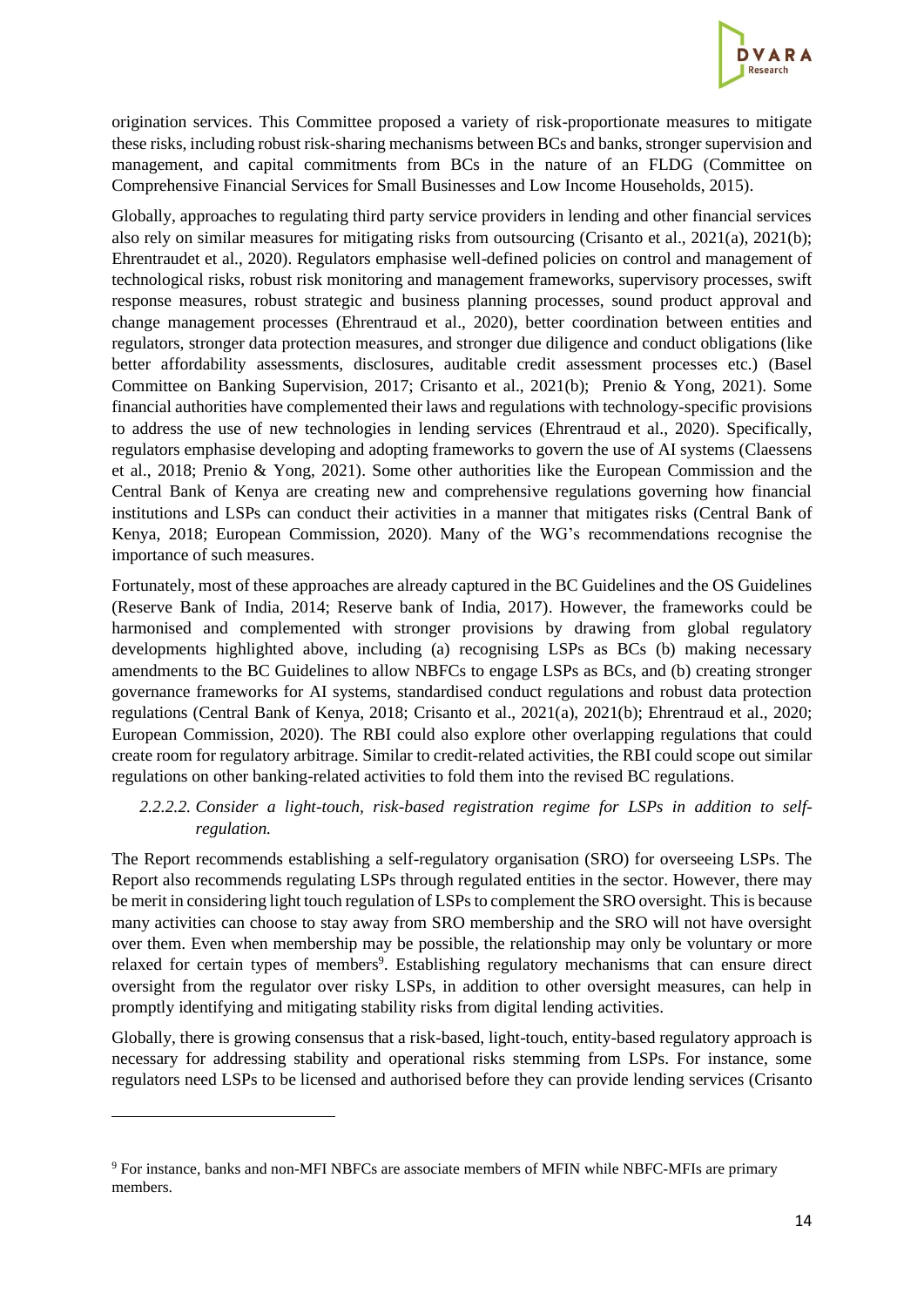

et al., 2021(a), 2021(b); Ehrentraud et al., 2020). Brazil, China and Luxembourg are examples of some jurisdictions that are adopting licensing and authorisation regulations to strengthen oversight and mitigate stability risks (Crisanto et al., 2021(b)). Chinese regulations require any technology entity holding two or more kinds of financial institutions to be licensed by the central bank (Crisanto et al., 2021(b)). The Chinese regulations on online micro-lending also require the technology service provider intermediating online micro-lending to be registered with a regulated entity (Crisanto et al., 2021(b)).

In Luxembourg, regulators require primary and secondary IT system operators to be approved and supervised (Commission de Surveillance du Secteur Financier, 2017). Other regulatory approaches include financial regulators directly supervising and monitoring third party providers, conducting onsite investigations, and calling for information (Financial Stability Board, 2020)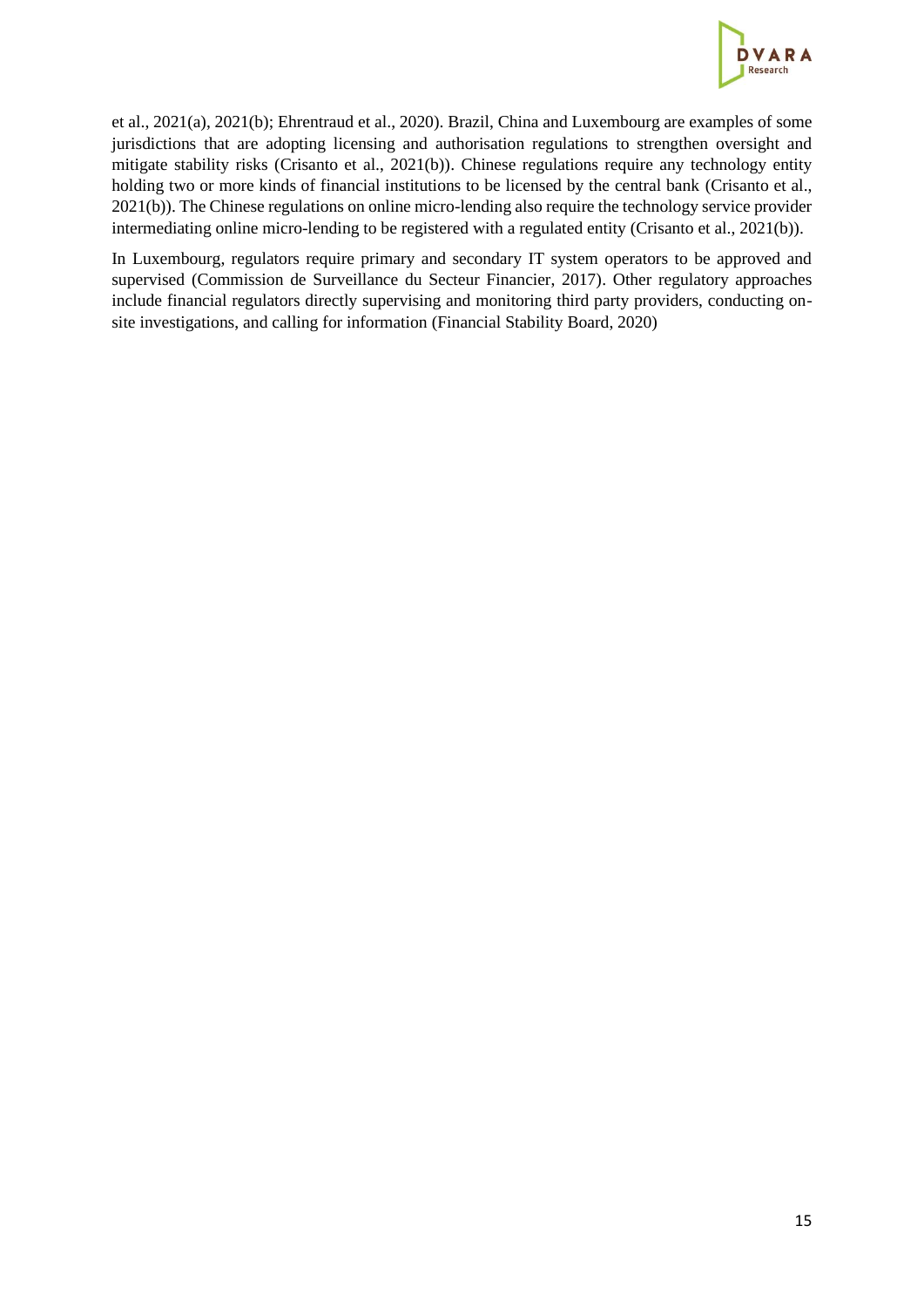### 2.2.2.3. *The Agency Financial Services Regulations (AFSR) can be developed into a comprehensive framework of conduct obligations for consumerinterfacing intermediaries.*

The report suggests that the RBI may develop a separate framework styled as the "Agency Financial Service Regulation" (AFSR) for all customer-facing, fully outsourced activities of REs including the services provided by LSPs.<sup>10</sup> The AFSR could be developed into a comprehensive framework of conduct obligations for consumer-facing FSPs in the digital credit ecosystem. The key provisions that the AFSR could include are presented in Table 2, drawing from literature on conduct obligations and upcoming universal conduct regulations in Kenya and the European Union and our work<sup>11</sup> in the past (Alliance for Financial Inclusion, 2016; Central Bank of Kenya, 2018; European Commission, 2020; George, 2019).

| <b>Conduct obligation buckets</b>            | <b>Implications for FSPs</b>                                                                                                                           |  |  |
|----------------------------------------------|--------------------------------------------------------------------------------------------------------------------------------------------------------|--|--|
| <b>Suitability</b>                           | FSPs should -                                                                                                                                          |  |  |
|                                              | Not provide financial products or services to consumers recklessly.                                                                                    |  |  |
| Consumers must be offered products that are  | Not create products and services that are <i>unsuitable</i> for the consumer.                                                                          |  |  |
| affordable, and suited to their needs,       | Create products through a clear understanding of the consumers' situation and needs.                                                                   |  |  |
| objectives and financial situation.          | Take all reasonable actions to prevent the consumer from being overly indebted or/and prevent harm to<br>consumers' financial well-being.              |  |  |
| Governance                                   | FSPs should –                                                                                                                                          |  |  |
|                                              | Meet the fit and proper criteria in appointing personnel to key positions.                                                                             |  |  |
| Consumers should be able to trust that their | Design their processes and incentive structures to mitigate conflicts of interest.                                                                     |  |  |
| FSPs will protect consumers' interests.      | Design all forms of performance measurements and incentives to not compromise the ability of their                                                     |  |  |
|                                              | representatives in discharging their duties under these obligations                                                                                    |  |  |
|                                              | Adequately train representatives to fulfil these obligations at the time of employment, and on an on-<br>going basis when inadequacies are identified. |  |  |
| <b>Transparency</b>                          | FSPs should-                                                                                                                                           |  |  |
|                                              | Inform consumers in a clear, fair and on-going manner about all the necessary information consumers                                                    |  |  |
| Consumers are aware of all information they  | require to make an informed decision, without misleading consumers.                                                                                    |  |  |
| need for making an effective and informed    | Make these disclosures in a manner that enhances the consumers' ability to understand terms and                                                        |  |  |
| financial decision.                          | conditions.                                                                                                                                            |  |  |

# <span id="page-15-0"></span>**Table 2: Key conduct obligations that must be part of the AFSR**

<sup>10</sup> *See* recommendation 3.4.2.3 of the Report.

<sup>&</sup>lt;sup>11</sup> *See* Universal Conduct Obligations for Financial Services Providers Serving Retail Customers, accessible here.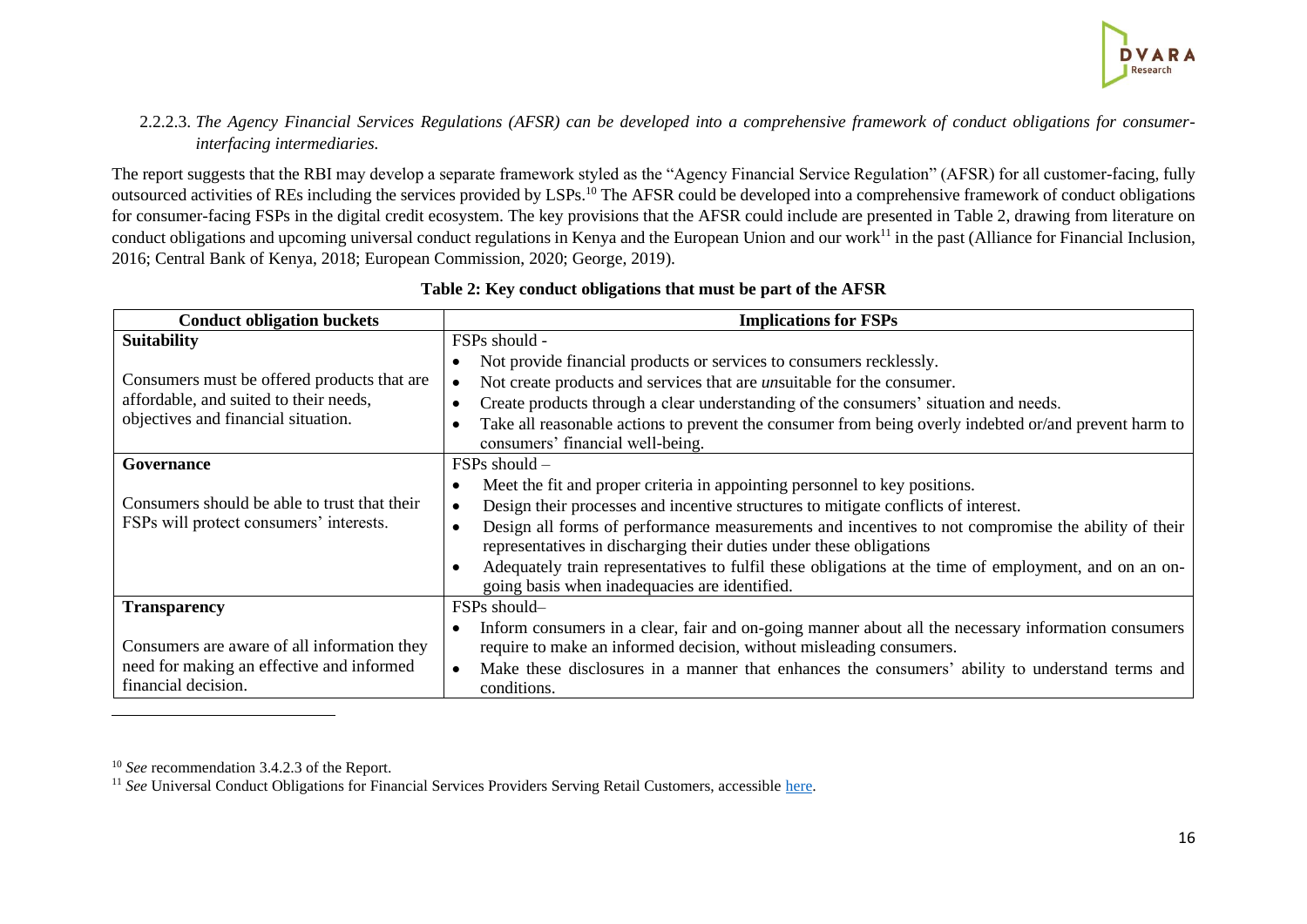

|                                                                                             | Not promote, market, distribute or provide advice regarding a product or service in a way that is<br>$\bullet$<br>misleading or coercive.                                                                                |
|---------------------------------------------------------------------------------------------|--------------------------------------------------------------------------------------------------------------------------------------------------------------------------------------------------------------------------|
| Fair treatment, due care and professional                                                   | FSPs should -                                                                                                                                                                                                            |
| diligence                                                                                   | Conduct its business responsibly and fairly, in good faith with an intention to be fair, especially when<br>they interact with consumers and when they handle consumer complaints.                                       |
| Consumers must be treated fairly, with due<br>care and diligence, according to professional | Offer to consumers, products that perform as the FSP has promised, and the associated service must be<br>$\bullet$<br>of an acceptable standard that consumers expect.                                                   |
| ethics and acceptable standards, throughout                                                 | Not engage in abusive practices towards consumers.                                                                                                                                                                       |
| the entire duration of product usage (and                                                   | Provide reasons for terminating or refusing to provide a financial product or service.<br>$\bullet$                                                                                                                      |
| beyond where necessary).                                                                    | Design and practise debt collection practices in a respectful way.<br>$\bullet$                                                                                                                                          |
|                                                                                             | Conduct collateral realisation in a fair manner.<br>$\bullet$                                                                                                                                                            |
|                                                                                             | Compensate the consumer when the value realised from the collateral exceeds the value of the remaining                                                                                                                   |
|                                                                                             | loan amount.                                                                                                                                                                                                             |
| Data protection and security                                                                | FSPs should -                                                                                                                                                                                                            |
|                                                                                             | Have a fiduciary responsibility to act in the best interests of the consumer.<br>$\bullet$                                                                                                                               |
| Consumers and their financial assets should<br>be protected from different kinds of harm    | Take measures including incorporating adequate data security measures into their processes and<br>$\bullet$<br>systems, providing professional indemnity.                                                                |
| that can emerge from breach or misuse of<br>personal data                                   | Process consumers' personal data only for a lawful purpose when it is necessary for the provision of the<br>$\bullet$<br>product or service, and in a manner that is proportionate to the rights of the retail consumer. |
|                                                                                             | Have robust processes and institutional mechanisms for maintaining oversight over third parties and<br>$\bullet$<br>their use of personal data.                                                                          |
|                                                                                             | Have and implement policies and protocols for data protection and data security, ICT risk management<br>processes, incident management, resilience testing and sound management of third-party risk.                     |
|                                                                                             | Have processes for seamless sharing of information and intelligence regarding cyber threats and<br>$\bullet$<br>vulnerabilities.                                                                                         |
| Maintain effective internal grievance<br>redress                                            | The FSP provides grievance redress to the customer independently of sales and operations. This internal<br>grievance redress should -                                                                                    |
|                                                                                             | Clearly define complaint and dispute.<br>$\bullet$                                                                                                                                                                       |
| Consumers have their concerns and                                                           | Be fair, consistent and responsive to the customer.<br>$\bullet$                                                                                                                                                         |
| grievances attended to and are compensated                                                  | Treat the grievance with due seriousness depending on the severity of the issue and the level of                                                                                                                         |
| for non-delivery of the services in the way<br>they were informed they would.               | financial risk to the retail customer.                                                                                                                                                                                   |
| Compliance                                                                                  | FSPs must-                                                                                                                                                                                                               |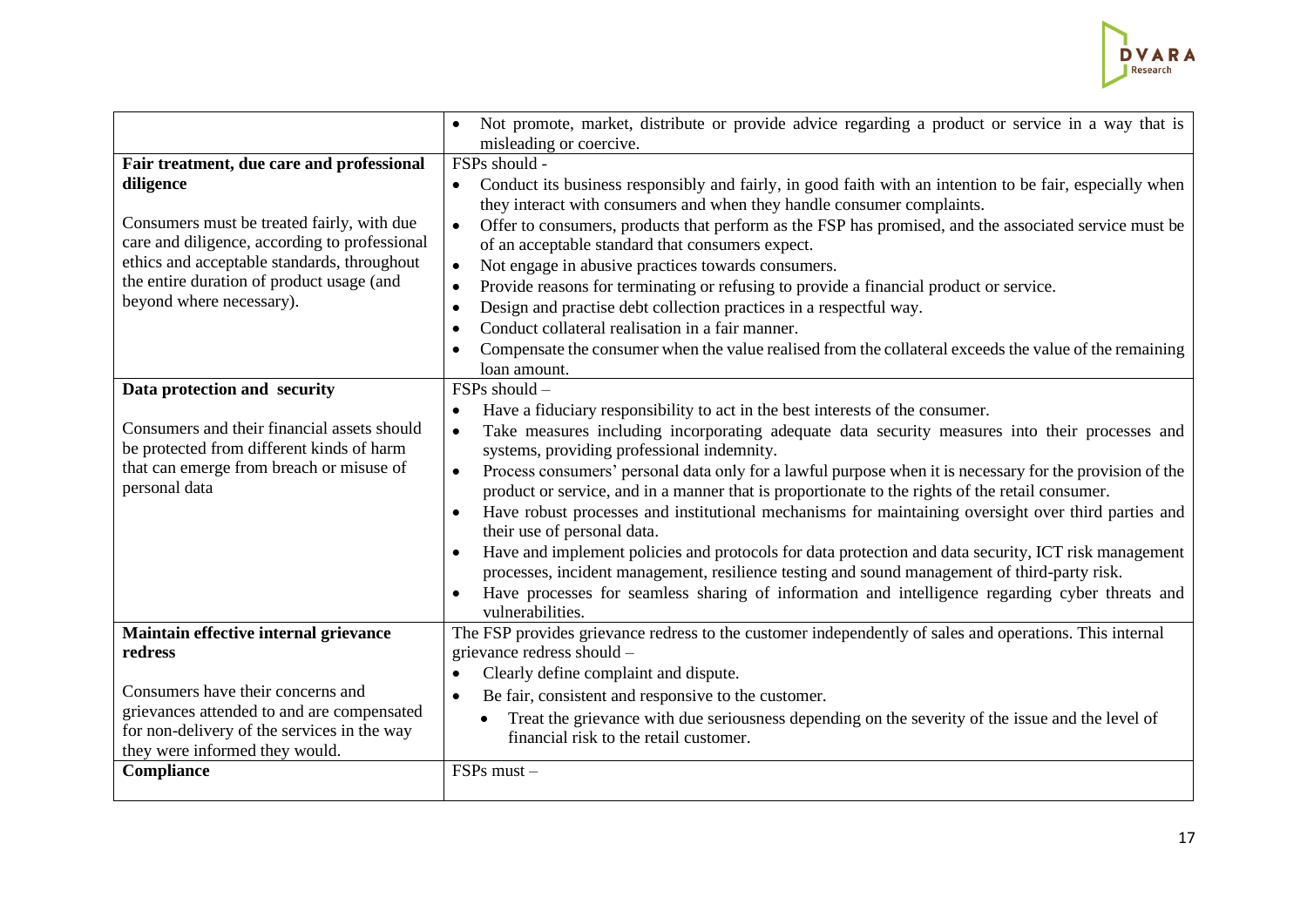

| Consumers should feel confident that the<br>FSPs comply with applicable legal |  | Take measures to comply with conduct obligations. These measures must be proportionate to the<br>consumer risks from their services, assessed based on the nature, scale and complexity of the business. |
|-------------------------------------------------------------------------------|--|----------------------------------------------------------------------------------------------------------------------------------------------------------------------------------------------------------|
| frameworks.                                                                   |  | Have a board-approved policy for adhering to the AFSR.                                                                                                                                                   |
|                                                                               |  | Demonstrate the availability of adequate resources to comply with the obligations.                                                                                                                       |
|                                                                               |  | Create effective internal control and feedback mechanisms to monitor compliance with the                                                                                                                 |
|                                                                               |  | obligations.                                                                                                                                                                                             |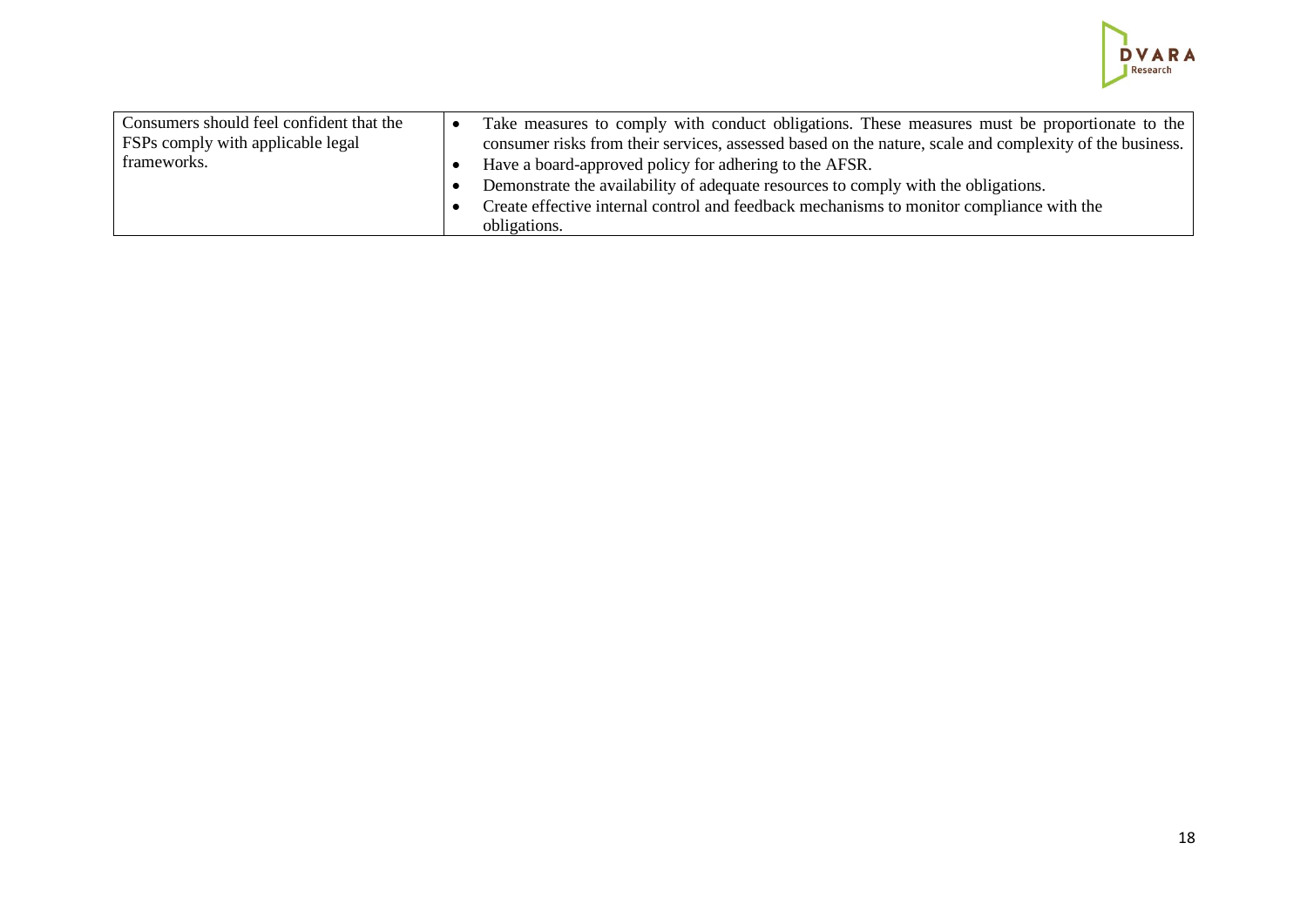

## <span id="page-18-0"></span>**3. Consider creating a financial consumer protection enforcement body to meet the aspiration set out in the Report.**

In the regulatory policy approaches to digital lending, the WG makes several suggestions to the RBI, to a proposed SRO and to the Government of India (GoI) for enhancing the supervision of the operations of digital lenders and ensuring the protection of consumers that engage with digital lending entities.<sup>12</sup>

In addition to the suggestions on market monitoring made by the WG, one of the suggestions in the Report is for the GoI is to develop a separate National Financial Consumer Protection Regulation under the existing Consumer Protection Act, 2019 (CPA)<sup>13</sup> that covers banking, financing, insurance as "Services" under its ambit (Ministry of Law and Justice, 2019). As per the Report, the establishment of this regulation would cover all financial sector regulators and enable dispute resolution bodies to handle a larger number of service and financial disputes/complaints in a more objective and decisive manner.

This is a welcome step. Financial products are more complex than physical products and consumers are vulnerable to problems of imperfect rationality and information asymmetry between them and the provider (Bar-Gill & Warren, 2009). Appropriate financial consumer protection along with access to adequate financial products and good quality financial education is crucial for consumer trust and confidence in the digital lending sector (Organisation of Economic Co-operation and Development, 2018). Therefore, we appreciate the WG's recommendation to create a regulation specific to consumers of financial products.

However, we note that such a regulation and the existing financial consumer protection apparatus can benefit from the creation of an institutional mechanism dedicated to supervising conduct of regulated entities, enforcing financial consumer protection and market monitoring. In the following sections, we set out the merits of this recommendation by illustrating the gaps in the operations under the existing CPA and explore models of similar institutional design for consumer protection from different jurisdictions.

<sup>&</sup>lt;sup>12</sup> The recommendations and suggestions pertaining to consumer protection and market monitoring made to the GoI are as follows:

i. A proposed independent, nodal agency styled as Digital India Trust Agency (DIGITA) that ensures the authenticity and trust of digital lending applications (DLA) by providing a 'verified' signature to them and publishing the list of the same publicly (s.3.4.2.1);

ii. The proposed DIGITA will also support with digital market intelligence on potentially harmful public apps interacting with the regulated financial system on an ongoing basis (s.3.4.2.1);

iii. The functions of the [proposed Digital Intelligence Unit of Government,](https://digitalindia.gov.in/content/digital-intelligence-unit-planned-government-help-deal-fraudulent-transactions-and-telecom) the existing Telecom Analytics for Fraud Management and Consumer Protection (TAFCOP), and Telecom Commercial Communications Customer Preference Regulations (TCCCPR) 2018 be expanded to all regulators and their regulated entities to enable identification of unscrupulous lenders. Name of such identified unscrupulous lenders should be made available to Regulated Entities (REs) to enable them to do Enhanced Due Diligence (EDD) while allowing customers to use banking, payment and telecom channels for such activities (s.3.4.3.3(b);

iv. Creation of a National Financial Crime Record Bureau (NFCRB) (similar to (or as a subset of) the National Crime Records Bureau (NCRB)) and a data registry that is accessible to REs to supplement the onboarding diligence in the FinTech-based ecosystem (s.3.4.3.3(c));

v. Strengthening non-traditional market marketing using social media and media monitoring, and webscraping to identify the conduct issues with DLAs  $(s, 3, 4, 3, 3, 6(e))$ , and

vi. Monitoring all publicity material and direct advertisements circulated on the internet by unverified DLAs using appropriate detection techniques to be done by the Government of India and the relevant SROs  $(s.3.4.3.3.6(e)).$ 

<sup>&</sup>lt;sup>13</sup> *See* recommendation s.3.4.2.6 in the Report.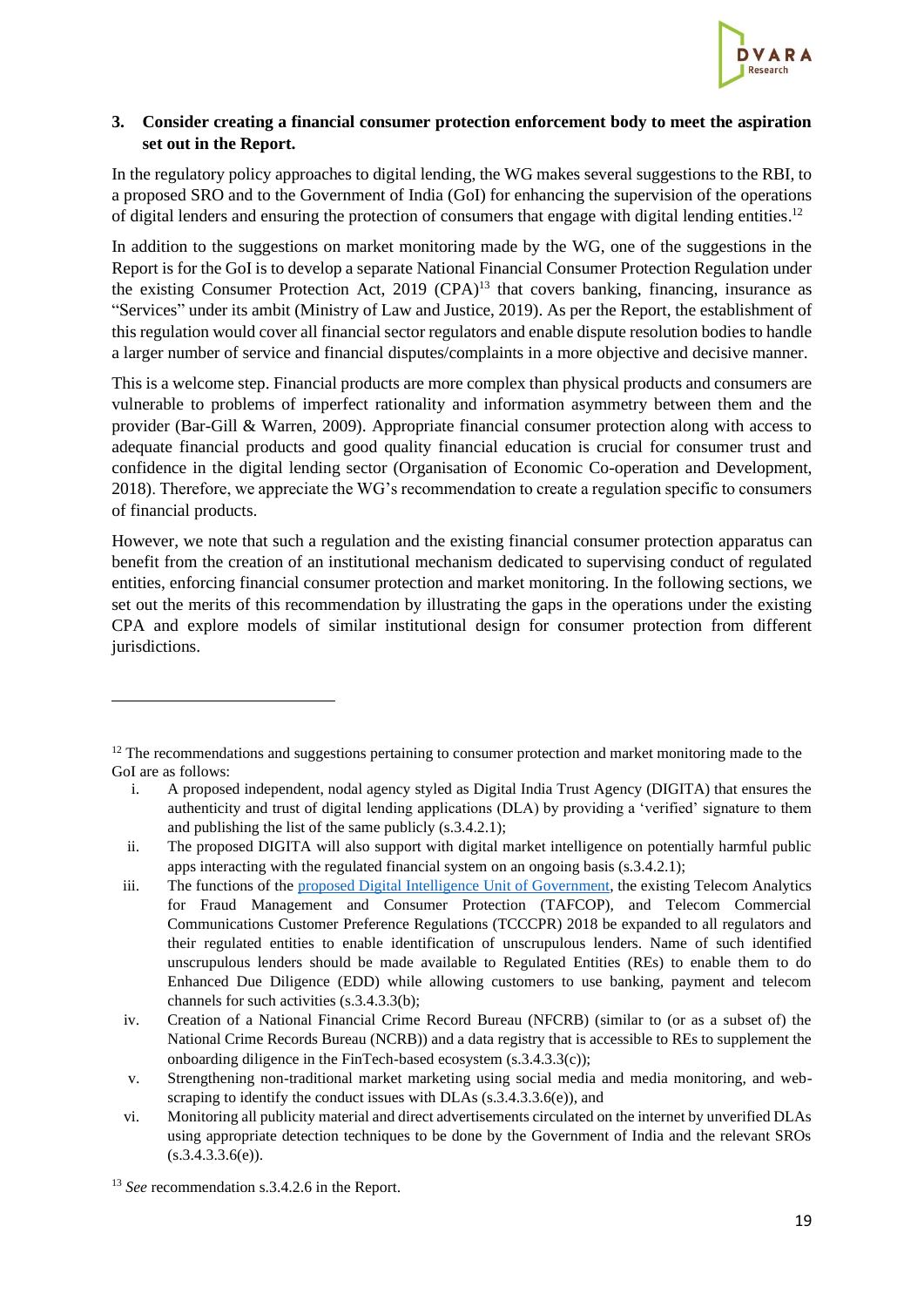

## <span id="page-19-0"></span>**3.1. Concerns with using the existing CPA for enforcing financial consumer protection.**

#### **3.1.1. The framework does not provide for ex-ante supervision.**

Bringing in financial consumer protection under the fold of the CPA leaves out the important dimension of supervision of conduct of regulated and unregulated entities. The CPA only has enforcement powers, which can be used to investigate violations; however such a mechanism is essentially *ex-post* in nature and comes into motion after sizeable violations of consumer protection have already unfolded. The discussion in the Report suggests<sup>14</sup> that NBFCs with asset size under Rs.1000 crores account for a significant share of complaints under the Sachet portal. One potential reason that RBI has historically relied upon to explain this is that these NBFCs are subject to lighter prudential regulations. From a systemic stability perspective, a risk-based prudential logic may appear sound. However, as discussed in section II.1 of this response, the potential for consumer protection concerns is not tightly correlated to the size of the entity, or the type of entity. At the consumer-behavioural level, specific products and services may carry similar risks for the consumer, regardless of the institution providing them, and should be regulated accordingly (ASBA, 2020).

Therefore, an independent institution that is in-charge of supervising regulated entities for conduct would be an important design approach to bolstering consumer protection in India. It appears to solve for overlapping or conflicting responsibilities of different departments within a single agency (like in the case of RBI who has the mandate of both systemic stability and consumer protection), of multiple agencies involved in financial consumer protection (like in the case of RBI, SEBI, PFRDA, IRDAI, and the Central Consumer Protection Authority (CCPA)) and has the potential for greater effectiveness in consumer protection by separating consumer protection supervision and prudential supervision (Jaeger et al., 2015).

#### **3.1.2. Procedural barriers exist in realising rights under the Consumer Protection Act, 2019.**

Under the CPA, aggrieved consumers (or a class of consumers) may file a complaint against a service with the relevant consumer forum. Before filing the complaint, aggrieved consumers must identify the relevant consumer forum (District, State or National Commission) that has the territorial and pecuniary jurisdiction for the dispute. In addition, all complaints must be made in writing (Ministry of Law and Justice, 2019).

In the case of digital financial services, consumers may not be in the position to correctly identify which entity they may be aggrieved by due to the modularised nature of financial services (Chivukula, 2021). The identification of the location of the relevant entity can add to this conundrum at the time of filing the complaint with the consumer forum. Additional barriers such as poor access to the internet and low literacy rates (especially amongst low-income consumers) can deter consumers from being able to file a complaint (Chapman & Mazer, 2013).

Additionally, consumer dispute courts face high rates of pendency. The Consumer Disputes Redressal Commission established under the act at the district, state and national level (called the District, State and National Commission respectively) were created to ease the load on the National Commission (Datta, 2020). However, Khan (2021) notes from data from the Computerisation and Computer Networking of Consumer Forums in Country (ConfoNet) that there has been a steady increase in pendency of cases in the National Consumer Disputes Redressal Commission (NCDRC) and the State Commissions (Khan, 2021; Muringatheri, 2019; The Hindu, 2021).

The WG suggests that creation of the National Financial Consumer Protection Regulation under the CPA would enable "*dispute resolution or grievance redressal bodies to deal with large number of service and financial disputes/complaints in a more objective and decisive manner*". In the light of the

<sup>&</sup>lt;sup>14</sup> Page 27 of the Report.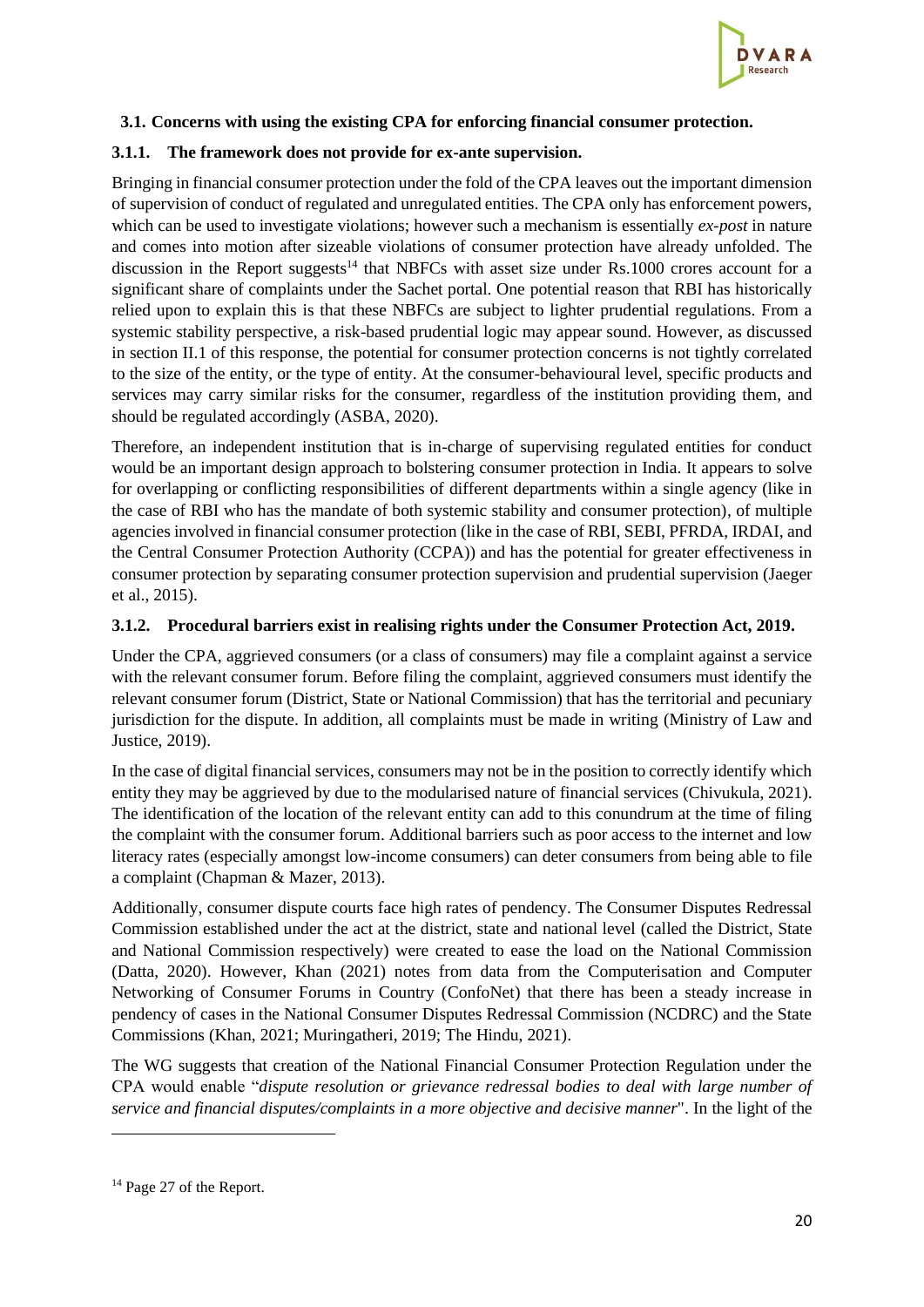

bottlenecks for consumers identified in this section, it remains unclear how the proposed new regulation would supplement the existing apparatus for handling consumer complaints at a larger volume unless the capacity of this apparatus is enhanced in terms of increased personnel and specialised knowledge.

## **3.1.3. Ambiguity in the coordination between proposed market monitoring efforts and the National Financial Consumer Protection Regulation.**

Presently, the Report proposes several inter-agency efforts to shore up consumer protection. These include independent, nodal agency, DIGITA that ensures the authenticity and trust of DLAs and gathers market intelligence, the Digital Intelligence Unit to identify unscrupulous lenders, creation of a National Financial Crime Record Bureau (NFCRB) amongst others. Currently, there is no dedicated institution to coordinate between these agencies, which risks reducing their effectiveness. It also remains unclear how insights from these market monitoring efforts will inform enforcement action, thus reducing the disciplining effect of market intelligence (Organisation of Economic Co-operation and Development, 2018).

## <span id="page-20-0"></span>**3.2. Recommendations.**

#### <span id="page-20-1"></span>**3.2.1. Creating a supervisory and enforcement body dedicated to financial consumer protection.**

The recommendations and suggestions given by WG involve a combination of establishing new institutions and regulations and using existing institutional mechanisms to improve the protection of consumers of finance. Together, these recommendations are aimed at providing improved market monitoring and redressal procedures for consumers. Given that these functions are presently assigned to different bodies, inter-agency coordination between these bodies becomes imperative for effective consumer protection (Alliance for Financial Inclusion, 2020). Accordingly, we submit that there is scope for the creation of an independent agency that addresses market monitoring, supervision of consumer protection and its enforcement. The focus of such an independent body solely on consumer protection and without having to balance prudential functions can enable the early identification of those entities engaging in consumer protection violations despite being compliant with prudential requirements (Lumpkin, 2020).

It has been found that combining both the functions of supervision and enforcement can result in more effective consumer protection as consumer complaints can highlight emerging detrimental facets in the market that require attention and subsequent action (Mukherjee et al., 2015). Consumer protection agencies in other jurisdictions such as the United States of America (USA) (Consumer Financial Protection Bureau (CFPB)) take such an approach.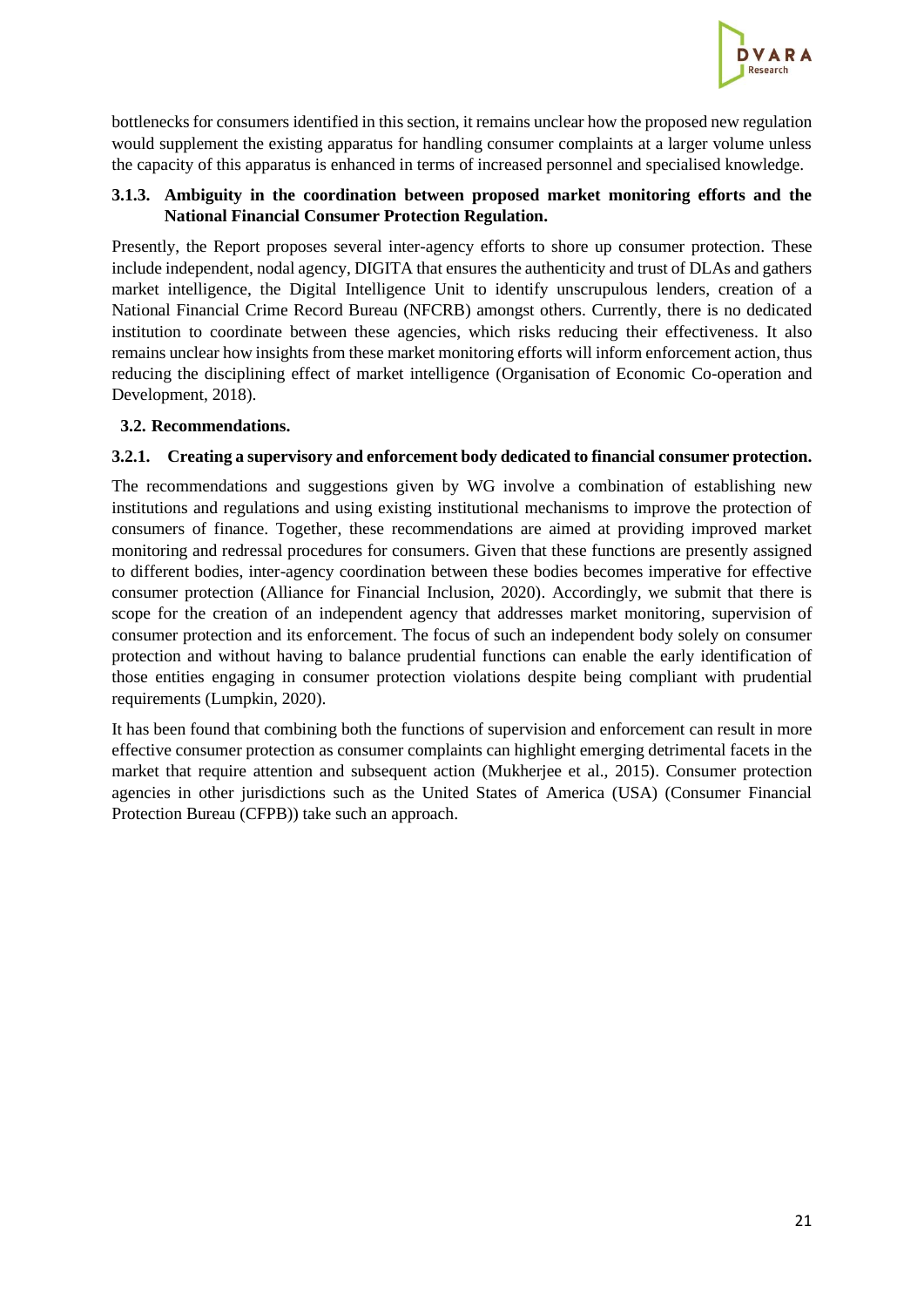

## **Box 3.1: Consumer Financial Protection Bureau (CFPB) in the US**

In the USA, the CFPB is an independent agency that is tasked with consumer protection and holds the jurisdiction over banks, credit unions, securities firms, payday lenders, mortgage-servicing operations, foreclosure relief services, debt collectors, and other financial companies operating in the country. It combines functions of supervision, enforcement and public advocacy for consumers of finance (Malpass & Mogilnicki, 2013).

As an independent authority, the CFPB has the authority to write rules, conduct examinations of supervised entities and impose civil penalties. The CFPB also undertakes monitoring of tools used by financial service providers (FSPs) such as algorithms and social media marketing to target consumers, which is relevant in the businesses of FinTechs (Loo, 2018). With robust market monitoring functions, the CFPB also receives and helps resolve consumer complaints with respect to supervised financial entities. Their key features are as follows:

- *(i) Market monitoring*: The CFPB houses the departments of Supervision, Enforcement & Fair Lending (SEFL) and Research, Markets & Regulations that are responsible for supervising market participants and bringing enforcement actions where appropriate (Consumer Financial Protection Bureau, n.a.) and monitoring consumer financial markets, conducting research and writing rules respectively (Consumer Financial Protection Bureau, n.a.). Together, the functions of these departments are responsible for ensuring compliance by supervised entities. The findings from these departments are published publicly.
- *(ii) Consumer education and protection*: The department of Consumer Education and External Affairs (CEEA) housed under the CFPB carries out engagement and communication with consumers, policymakers, and other stakeholders. They also handle consumer complaints by means of mediating disputes between the FSP in question and the consumer. After resolution, data on complaints is aggregated and published publicly. This data informs supervision activities (Consumer Financial Protection Bureau, n.a.).
- *(iii)Administrative adjudication*: Where the CFPB finds supervised entities in violation of consumer protection statutes, it initiates administrative adjudication proceedings before an administrative agency tribunal. An administrative law judge presides over these trials. As a result of the trial, the administrative law judge issues a recommended decision to the director of the CFPB, who takes it as is, or modifies it to issue an implementable final decision (Consumer Financial Protection Bureau, n.a.).

An independent agency created with a view of facilitating holistic consumer protection by supervising regulated entities and ensuring enforcement of consumer protection regulations and laws made by regulators/governments can help achieve better consumer outcomes. To begin with, the agency could focus on digital and non-digital lending activities and gradually expand its scope to supervise consumer protection across financial services. It could use technology to surface system level inconsistencies through active monitoring of the market and the consumers' complaint database. Accordingly, a body so created could embody the following features (Organisation of Economic Co-operation and Development, 2018; Alliance for Financial Inclusion, 2020; Consumer Financial Protection Bureau, 2021):

- **i. Having adequate resources and capabilities to operate in the digital environment:** When operating especially in the digital financial sector, such a body will have to ensure that its resources and staff have the capability to identify, understand and possibly mitigate risks unique to the sector.
- **ii. Having adequate knowledge about the financial sector:** This can be achieved by conducting market reviews and research to understand the new developments of the market, engaging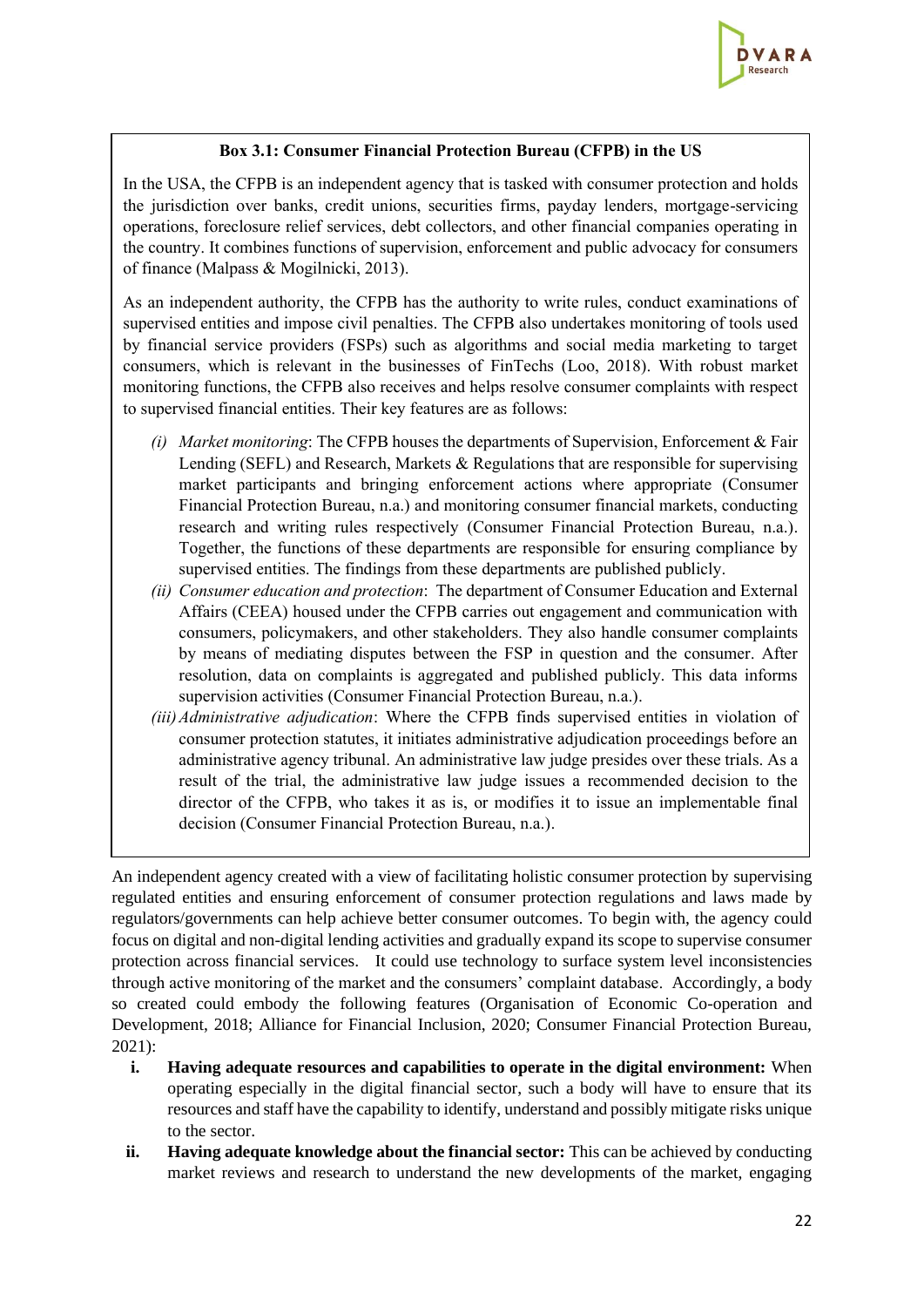

regularly with lending-related entities, industry bodies (such as the SRO recommended in the Report by the WG) and consumers.

- **iii. Ensuring that existing supervisory tools are adapted to operations in the digital environment:** This can be achieved by identifying and upgrading systems to collect, process and analyse relevant data from supervised entities to inform regulatory and supervisory efforts.
- **iv. Ensuring inter-agency coordination:** Given that such a body will interface with market concerns and consumer complaints that could potentially carry themes of finance, data protection and competition, the framework for operation created for this body must ensure clear scope and responsibilities of each thematic representative. It must also establish a common platform for data reporting amongst the different agencies involved.
- **v. The functions of this body could include** a combination of supervision, market monitoring and enforcement functions. Some of these functions, based on survey of similar organisations include:
	- **a.** enforcing laws and regulations that relate to financial consumer protection;
	- **b.** supervising regulated entities for their conduct;
	- **c.** researching experience of consumers in using financial products and creating market monitoring mechanisms;
	- **d.** surfacing new risks to consumers;
	- **e.** receiving complaints from consumers and routing them to relevant grievance redress institutions (ombudsmen as they stand currently);
	- **f.** sharing insights on consumer protection, systemic risks with relevant financial regulators; and
	- **g.** creating rules to enforce consumer protection regulations set out by various regulators and government and,
	- **h.** educate businesses on consumer protection and good conduct.

#### <span id="page-22-0"></span>**3.2.2. Create an integrated grievance redress agency**

Our work surfaces issues that current grievance redress apparatus poses for consumers. In digital financial services, as value chains become modularised and witness the participation of several financial entities, sometimes from across the financial sector, seeking redress can be quite onerous. Consumers are often not able to identify the point of failure in the transaction and determine the entity against which they need to seek redress. The Integrated Ombudsman of the RBI is one step in the direction of integrated redress. However, its scope is limited to integrating the Ombudsmen under the RBI only. We submit, that there is a need for greater integration in grievance redress apparatus of the financial system. This is especially true because consumer-facing intermediaries as envisaged in this report could be engaged in several financial services at the same time. Therefore, having a unified grievance redress, capable of accepting grievances from all sectors within the financial sector, will be instrumental to creating a uniform consumer protection regime.

Further, the Financial Sector Legislative Reforms Commission (FSLRC) recommends that from an institutional design perspective, the grievance redress agency must be independent of the regulator. This ensures fairness and reduces conflicts of interest. However, there must be procedures to ensure that the meta-analysis of complaints conducted by the grievance redress agency is shared with the regulator. This will help the regulator to identify any systemic concerns and revise any policies as needed (Financial Sector Legislative Reforms Commission, 2013).

One such blueprint for a unified redress agency in the financial sector was the Financial Redress Agency (FRA) proposed by the FSLRC (Financial Sector Legislative Reforms Commission, 2013). The FRA was envisaged to provide a consumer-facing front-end at the district level where complaints regarding all financial products can be registered. Following registration, the FRA would channel the complaint to the appropriate regulator, and entity in the backend through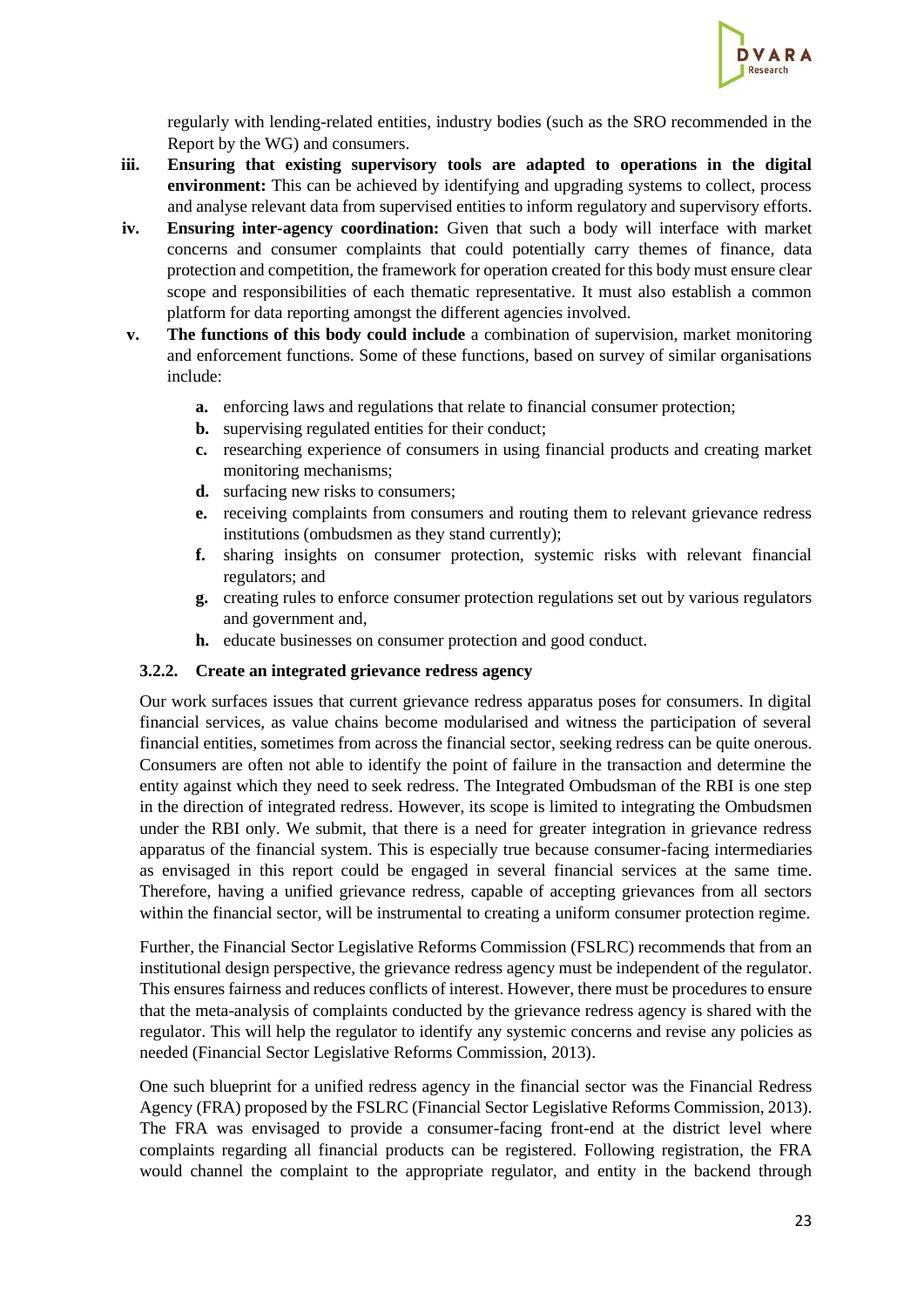

technology-intensive processes for resolution via mediation and light-weight adjudication (Task Force on Financial Redress Agency, 2016).

Such a sector-neutral grievance redressal structure would considerably reduce the burden on users to identify the points of liability, identify the regulator or entity and then lodge a complaint. Additionally, the FRA was envisaged to serve as an efficient feedback mechanism which can identify points of weakness in the financial system based on the complaints received and inform better regulation making (Financial Sector Legislative Reforms Commission, 2013; Dvara Research, 2020).

The Report of the FSLRC envisaged the FRA would perform two functions (i) mediation of complaints and (ii) adjudication where mediation fails. Therefore, the current Integrated Ombudsmen of the RBI, the Insurance Ombudsmen and others which perform these functions can be brought into the fold of the FRA (Financial Sector Legislative Reforms Commission, 2013).

### <span id="page-23-0"></span>**4. Risk proportionate regulation can help strike a balance between the participation of new entities in the ecosystem and stability concerns.**

Some of the recommendations in the Report appear disproportionate to the risks that they are trying to address. These recommendations, discussed below, could impede innovation, financial inclusion and suitable credit delivery.

## <span id="page-23-1"></span>**4.1. Creating a risk-based framework for Credit Enhancements.**

The Report recommends that arrangements like FLDG, where LSPs provide credit enhancement to partner REs, should be banned as it is "Akin to off-balance sheet portfolio" of the LSP without having to maintain any regulatory capital. <sup>15</sup> While this by itself is not called out as illegal in the Report since this is not explicitly prohibited by the RBI, it points to some cases where non-banking non-financial (NBNC) entities providing FLDGs would cross the 50:50 test for falling under RBI's NBFC licensing requirements if such credit enhancements were construed as partaking in holding credit risks. The WG also states the concern that FLDG increases external operational risks for the RE through reliance on third-party service providers. However, banning FLDG may not perfectly allay that concern.

Banning FLDG may be a disproportionate measure to address the above concerns. Risk management is essential in enabling holders of credit risk, namely banks and NBFCs to collaborate with fintech and other entities to extend digital and non-digital forms of credit. While considering the impact of a risksharing mechanism like FLDG, the two extreme possibilities should be assessed –

- i. Banning the FLDG model can have the following consequences (Reserve Bank of India, 2005; Shah, 2021; Lui, 2016) –
	- a. *Moral hazard to the LSPs involved in originating loans:* In the absence of liability, the LSPs incentive is not aligned with maintaining strict suitability standards in credit assessment and underwriting
	- b. *Adverse implications for credit expansion:* The absence of FLDG discourages many REs from lending to creditworthy borrowers. This affects the financial inclusion benefits that can be created with such lending.
- ii. On the other hand, unchecked and high FLDGs provided by unregulated entities can lead to adverse debt collection practices by the guarantee providers.

It is important to note that cases (i) and (ii) increase costs for the bank or NBFC and the LSPs respectively, which will ultimately be transferred to the borrower (Mazer & Rowan, Competition in Mobile Financial Services: Lessons from Kenya and Tanzania, 2016). The WG's recommendation of

<sup>15</sup> *See* recommendation 3.3.1.2 of the Report.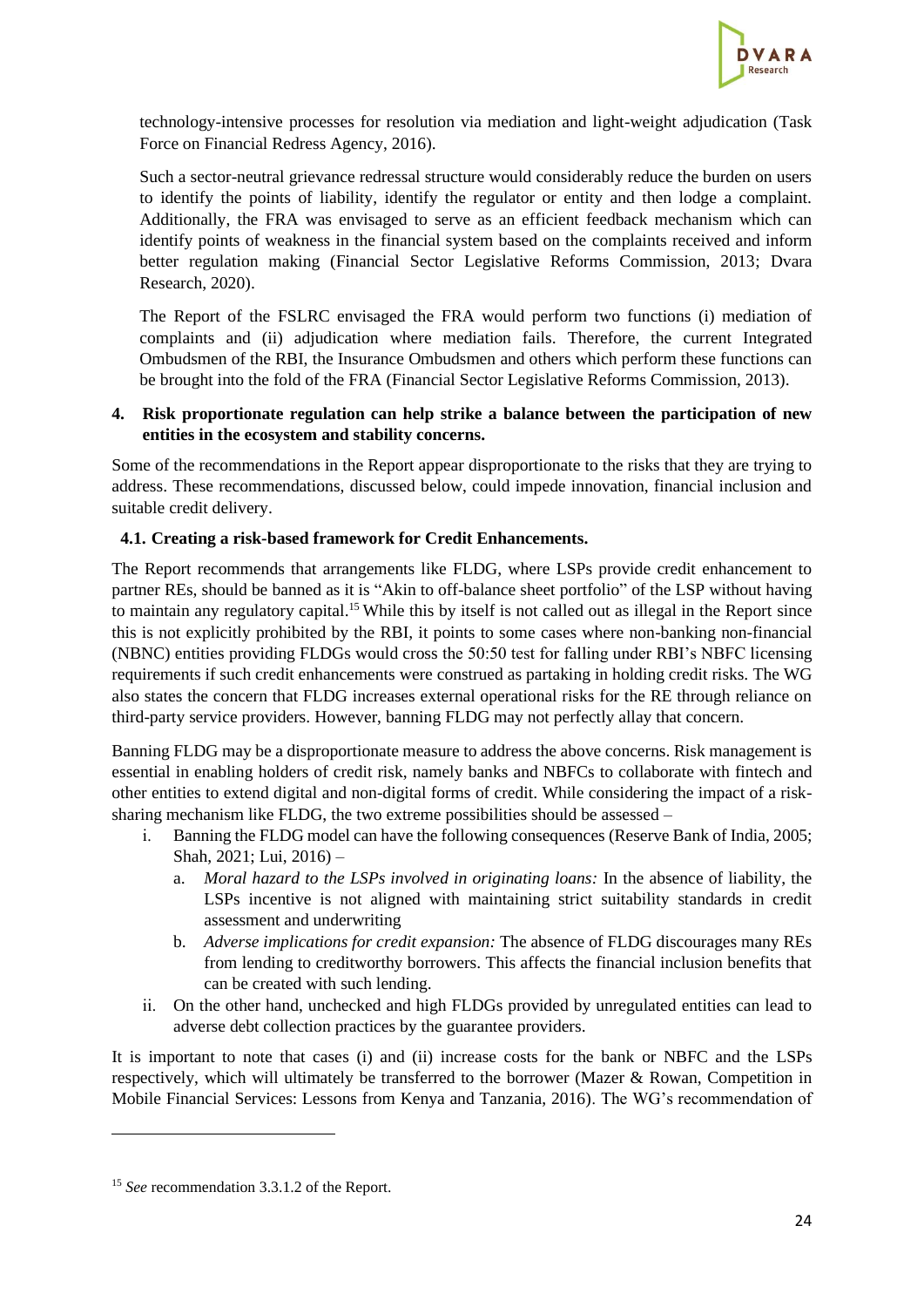

the RE bearing the entire risk leads to higher costs of credit for individual borrowers where such costs had already been reduced (on both operating costs as well as loan loss provisions) as well as reduces equity participation in LSPs trying to find innovative solutions for the last-mile exclusion challenge. We therefore propose the following recommendation. The WG must also consider the existing regulatory context around other forms of credit enhancements such as unencumbered cash collateral which are in practice today in BC arrangements, as well as servicer arrangements in loan markets.

# **4.1.1. Recommendation: Creating a risk-based framework for credit enhancements.**

The extension of FLDG and other forms of credit enhancement enables traditional REs to participate in the digital lending market. Prohibiting FLDG could create an uneven playing field among providers as the smaller FinTechs and other LSPs are driven out and only the more well-established entities with large digital infrastructure supported by capital and high volumes of transactions will survive. Additionally, provision of credit enhancements by LSPs mitigates moral hazard as LSPs have greater skin in the game. As financial inclusion is aided by improved quality and diversity of DFS products, it is important to ensure a competitive ecosystem that enables entry into the market (Mazer & Rowan, 2016). To prevent unscrupulous risk shifting to the LSP, a proportionate regulation would be to regulate the amount and nature of credit enhancement and require better creditworthiness assessments, thus allowing for healthy competition while penalising and banning high-risk business models (Financial Stability Board, 2019; Sommer, 2021).

*4.1.1.1. Measures that can be explored in regulating credit enhancement agreements.*

i. A risk-based set of criteria for setting credit enhancements: To prevent unchecked off-balance sheet portfolio lending by LSPs, regulations should require the amount and form of credit enhancement to be subject to certain criteria and corresponding to the role played by the LSP (Table 1). Supervisory inspections and reporting must check for compliance of these activities against these criteria.

| <b>Service offered by LSP</b>        | <b>Regulation</b>                                                |
|--------------------------------------|------------------------------------------------------------------|
| LSP (an RE or not) offering services | Any credit enhancement sought/offered (including any form        |
| using lender's underwriting criteria | of FLDG) must only be to cover for any operations                |
|                                      | risk/servicer risk of the LSP, as all credit risk is ascertained |
|                                      | by the lender's own models and held on lender's books.           |
| NBNC LSP offering services using     | The credit enhancement (including FLDG) sought/offered           |
| own underwriting criteria and giving | should not be more than the historical expected credit loss of   |
| credit enhancements                  | the portfolio. In the case where historical data does not exist  |
|                                      | and the RE is dependent on LSP for computation of expected       |
|                                      | credit loss, the relevant authority should mandate an audit by   |
|                                      | the RE of the LSP's valuation models, and the overall levels     |
|                                      | of credit enhancements provided by it in the market before       |
|                                      | deciding what level of FLDG can be sought from the LSP.          |
|                                      | Emerging principles on algorithmic accountability that           |
|                                      | include auditing the outcomes of the algorithms for bias,        |
|                                      | interviewing employees to understand the logic of the            |
|                                      | algorithm and piloting the algorithm before scaling its use      |
|                                      | are some implements to audit algorithms (Shah H., 2018).         |
|                                      | The RE (bank or NBFC holding credit risk) must be able to        |
|                                      | establish that the risks undertaken are aligned with the risk    |
|                                      | appetite and strategies laid out through its board-approved      |
|                                      | policies.                                                        |
| REs such as banks and NBFCs          | REs can offer LSP services involving credit enhancements         |
| offering LSP services using own      | in three ways $-$                                                |

# **Table 1: Credit Enhancement Regulations based on the services offered by an LSP engaged in "Creditrelated activities"**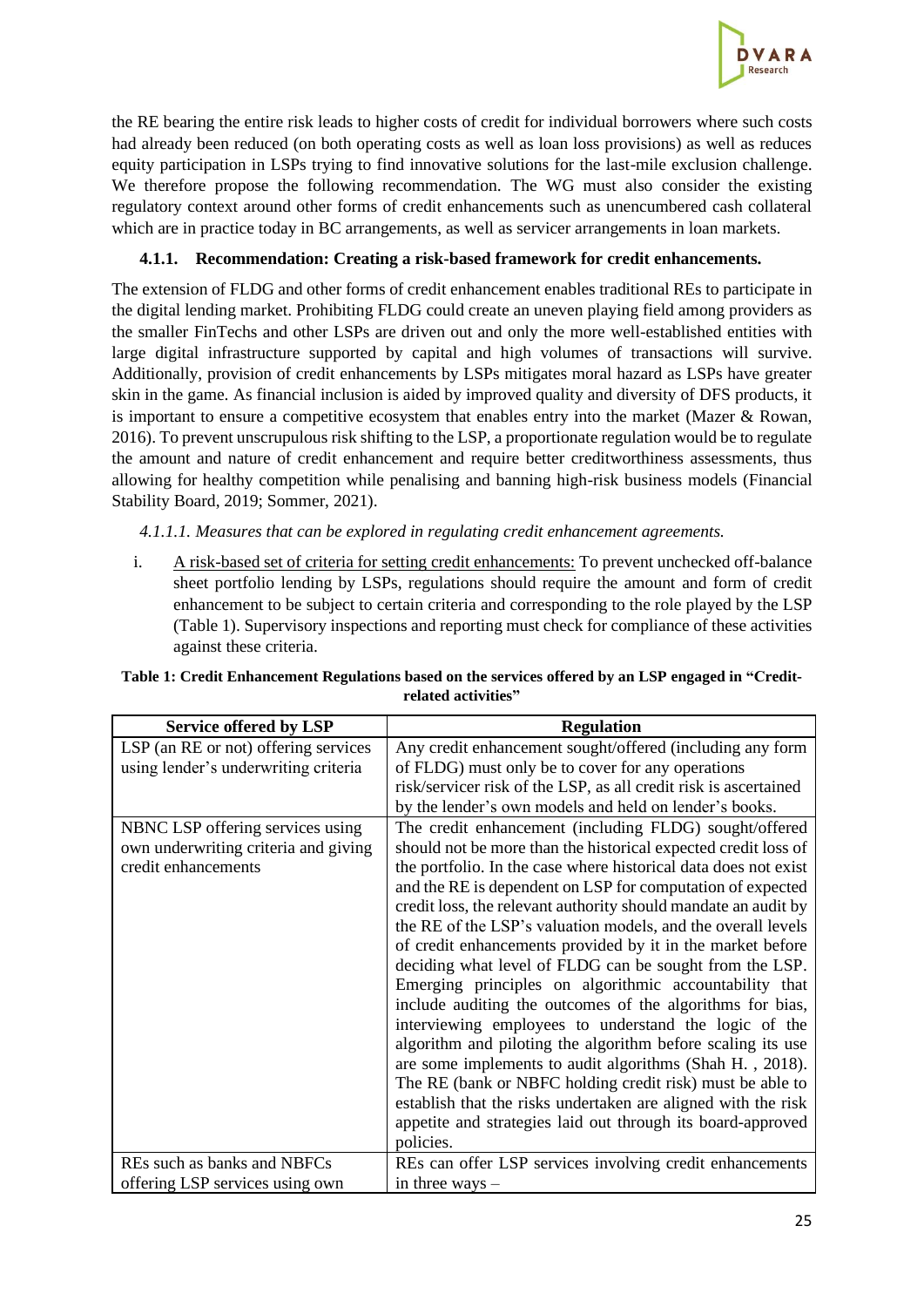

| underwriting criteria and giving | 1.               | Offer a financial guarantee or cash collateral     |
|----------------------------------|------------------|----------------------------------------------------|
| credit enhancement.              |                  | determined as in the scenarios explained above.    |
|                                  | ii.              | Sell the portfolio they have originated through    |
|                                  |                  | direct assignment, in which case MHP would apply   |
|                                  |                  | and no credit enhancement would be permitted       |
|                                  |                  | (Reserve Bank of India, $2021(c)$ ).               |
|                                  | $\cdots$<br>111. | Sell the portfolio they have originated through    |
|                                  |                  | securitisation and offer credit enhancement. Here, |
|                                  |                  | the extant regulations on securitisation would be  |
|                                  |                  | applicable in determining the quantum and nature   |
|                                  |                  | Over-collateralisation<br>FLDG.<br>of<br>becomes   |
|                                  |                  | permissible (Reserve Bank of India, 2021(b)).      |

- ii. Publication of credit enhancements: The credit enhancements provided by LSPs should be published in a public register maintained by the authority in charge of enforcement of consumer protection. In addition to the quantum of the credit enhancement, the modality of providing the credit enhancement (through lien marked FDs/ corporate guarantees/ cash collaterals holdback on service fees, a combination of these) should also be published. This transparency allows better accountability and enables the authorities to monitor these agreements. This also helps other REs that are looking to collaborate with the LSP to assess it better (Reserve Bank of India, 2005). Further, it can help various regulators to identify emergent concentration risks (ASBA, 2020).
- iii. Leveraging technology solutions: LSPs can use algorithms for originating loans for the lender. However, the LSP's algorithmic underwriting processes can oftentimes be opaque to the lender. In these cases, it appears that the LSP and not the lender is underwriting the loan. The credit enhancement would help in holding the LSP accountable in such instances. Additionally, where the REs are, either fully or substantially, dependent on the underwriting of the LSP, the WG should consider mandating technology solutions like increasing transparency and explainability of underwriting algorithms, to address the concern (Prenio & Yong, 2021) (Monetary Authority of Singapore, 2018)

## <span id="page-25-0"></span>**4.2. Prohibiting LSPs' access to CICs could impede financial inclusion and delivery of suitable credit.**

The report recommends mandatory reporting by Digital Lending Apps to CICs. However, given that a digital lending app of an RE is not reporting to the CIC denotes a failure on the part of the RE to comply with this requirement and is already a violation of existing regulations. The Report also prohibits LSPs from directly accessing credit information (recommendation 3.4.1.4) These prohibitions can have counterproductive effects on financial inclusion and delivery of suitable credit products.

The Report raises the concern that unfettered access to consumers' credit reports leads to violations of data protection and privacy. We submit that issues of data protection can be resolved by regulating LSPs (Section [2.2.1\)](#page-11-1) and bringing them under the fold of the Credit Information Companies (Regulations) Act, 2005 (CICRA). This will ensure that LSPs are bound by the same obligations that operate on other regulated entities in relation to consumers' credit reports. Further, frameworks such as Account Aggregators can help in sharing credit information with the due consent of the consumer.

LSPs should be able to perform the function of credit scoring for REs, and this requires access to the credit information of individuals they are assessing for credit risk. Alternative data sources for credit risk assessment in digital lending is an important innovation for financial inclusion, allowing consumers with little or no formal credit history to be assessed by a lender (Wyman, 2017). Therefore, alternative credit scorers should be permitted to use traditional credit data and build on them with alternative data like mobile usage, social media usage and payments data.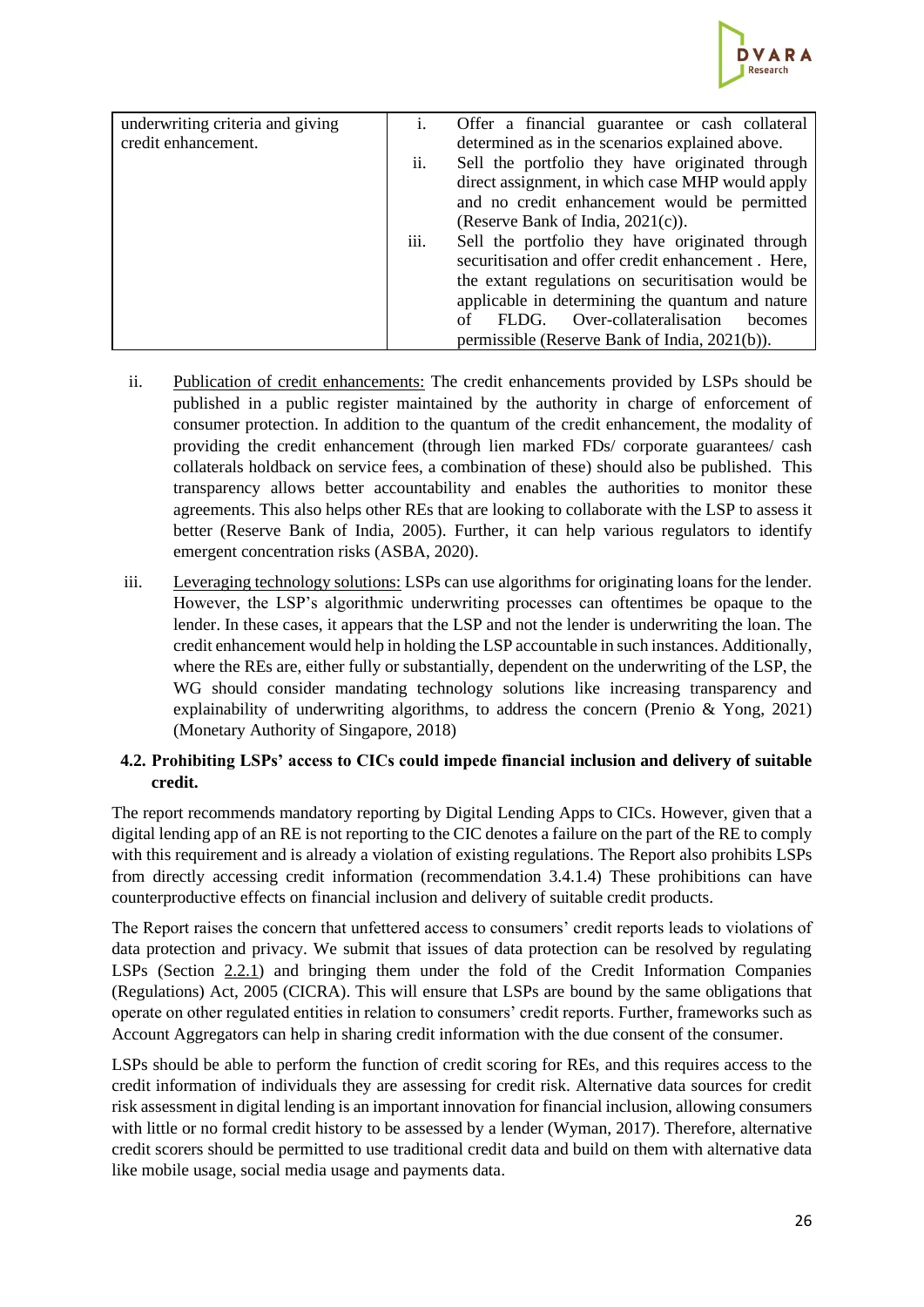

Denying access to credit information to LSPs will mean web aggregators and online marketplaces, which are important delivery channels for digital credit, cannot perform suitability assessments to match customers to suitable digital credit products. Difficulty in comparing different digital credit products poses a consumer risk (Owens, 2018). Digital credit marketplaces play an essential role in the ecosystem by allowing borrowers to compare different digital credit products and without knowing fully, creditworthiness of the borrower, they will be limited to providing partial offerings that take longer to execute. A more proportionate measure could be to rely on data protection provisions to regulate how LSPs use credit information by bringing them under the fold of the CICRA, using account aggregators to promote consented flow of information.

### <span id="page-26-0"></span>**4.3. Requiring suitability assessments in push-marketing can prevent over-indebtedness:**

The Report suggests prudential requirements to cover for default risk in loans originated through push marketing. (3.4.4.1) Push marketing notifications for pre-approved loan amounts are common in digital lending. When combined with push marketing, easy-to-use digital credit models with artificially short timelines may force borrowers to make too quick, unconsidered decisions (Owens, 2018). Exploiting behavioural biases is made more possible with the limitations posed by small-screen mobile devices with respect to accessing the loan terms and conditions (Mazer & McKee, 2017).

Ex-post measures like prudential requirements are not sufficient to regulate unsuitable loans created through push marketing. Regulations should focus on limiting the occurrence of unsuitable credit being taken on by individual borrowers. The RBI has highlighted how product suitability concerns should be applicable to digital lenders, including the obligation that lenders accurately assess individual consumers' needs and capacities and sell only those products that are appropriate to meet the needs of the consumer (Alliance for Financial Inclusion, 2015; Reserve Bank of India, 2015). Thus, requiring LSP and lender to conduct better suitability assessments even before advertising loans through unsolicited credit offers may be a better safeguard for the consumer.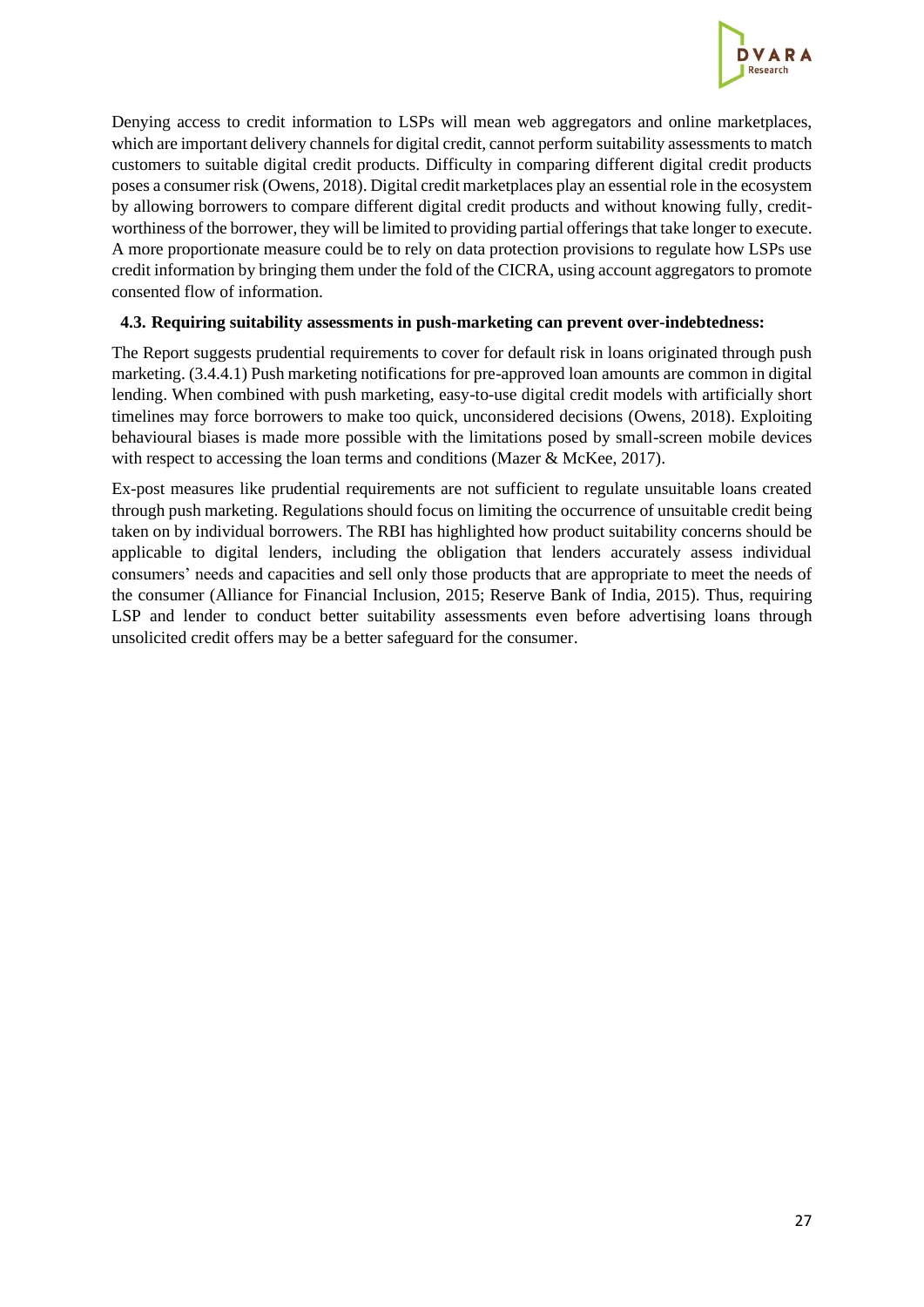

#### **REFERENCES**

- <span id="page-27-0"></span>Reserve Bank of India. (2014, July 1). *Master Circular on Branch Authorisation*. Retrieved from Reserve Bank of India: https://www.rbi.org.in/Scripts/BS\_ViewMasCirculardetails.aspx?id=9014#CT19
- Committee on Comprehensive Financial Services for Small Businesses and Low Income Households. (2015, January 1). *Report of the Committee on Comprehensive Financial Services for Small Businesses and Low Income Households*. Retrieved from Reserve Bank of India: https://rbidocs.rbi.org.in/rdocs/PublicationReport/Pdfs/CFS070114RFL.pdf
- Chugh, B., Raghavan, M., & Singh, A. (2019). *Primer on Designing Optimal Regulation*. Retrieved from Dvara Research: https://www.dvara.com/research/conference2019/wpcontent/uploads/2019/04/Primer-on-Designing-Optimal-Regulation.pdf
- Financial Conduct Authority. (2021, February 2). *The Woolard Review - A review of change and innovation in the unsecured credit market*. Retrieved from Financial Conduct Authority: https://www.fca.org.uk/publication/corporate/woolard-review-report.pdf
- Chivukula, C. (2021, February 18). *Consumer grievance redress in financial disputes in India*. Retrieved from Dvara Research: https://www.dvara.com/research/blog/2021/02/18/consumergrievance-redress-in-financial-disputes-in-india/
- Financial Stability Board. (2019). *Decentralised Financial Technologies Report on Financial Stability, Regulatory and Governance Implications.* Retrieved from https://www.fsb.org/wpcontent/uploads/P060619.pdf
- Bank for International Settlements. (2019). *Annual Economic Report.* Retrieved from https://www.bis.org/publ/arpdf/ar2019e.pdf
- ISDA Annual Japan Conference. (2019, October 25). Regulating Ecosystem. Retrieved from https://www.fsa.go.jp/common/conference/danwa/20191025/20191025.pdf
- Merton, R. (1995). A Functional Perspective of Financial Intermediation. *Financial Management, 24*(2), 23-41. Retrieved from https://www.jstor.org/stable/3665532?seq=1
- Monetary Authority of Singapore. (2016). *Proposed Activity-based Framework and Establishment of a National Payments Council.* Consultation Paper. Retrieved from https://www.mas.gov.sg/- /media/MAS/resource/publications/consult\_papers/2016/Proposed-Activity-Based-Payments-Framework-and-Establishment-of-a-National-Payments-Council.pdf
- International Monetary Fund. (2017). *Fintech and Financial; Services: Initial Considerations.* Retrieved from https://www.imf.org/en/Publications/Staff-Discussion-Notes/Issues/2017/06/16/Fintech-and-Financial-Services-Initial-Considerations-44985
- Reserve Bank of India. (2018). *XBRL Returns - Harmonisation of Banking Statistics.* Retrieved from https://www.rbi.org.in/Scripts/NotificationUser.aspx?Id=11199&Mode=0
- Financial Conduct Authority. (n.a.). *Financial Conduct Authority Handbook .* Retrieved from https://www.handbook.fca.org.uk/handbook/CONC/
- Financial Conduct Authority. (2016). Loans and Credit. Retrieved from https://www.fca.org.uk/consumers/loans-credit
- The National Treasury of Kenya. (2018). *The Financial Markets Conduct Bill, 2018.* Retrieved from https://www.treasury.go.ke/wp-content/uploads/2021/03/Draft-Financial-Markets-Conduct-Bill-2018.pdf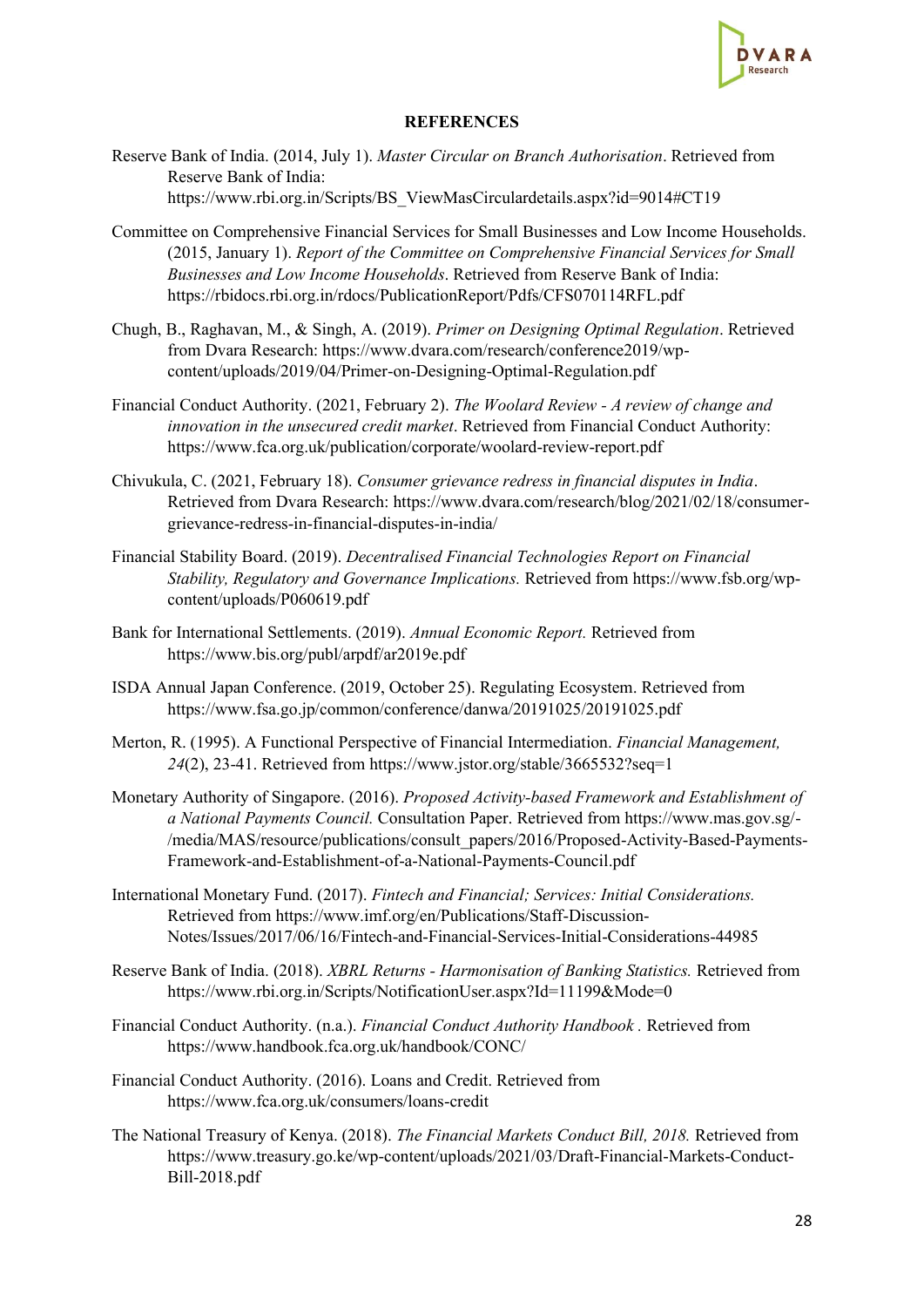

- Ministry of Law and Justice. (2019, August 09). *The Consumer Protection Act, 2019`.* Retrieved from The Gazette of India: https://egazette.nic.in/WriteReadData/2019/210422.pdf
- Bar-Gill, O., & Warren, E. (2009, November). *Making Credit Safer*. Retrieved from University of Pennsylvania Law Review: https://www.law.upenn.edu/live/files/112 bargillwarren157upalrev12008pdf
- Organisation of Economic Co-operation and Development. (2018). *G20/OECD Policy Guidance on Financial Consumer Protection Approaches in the Digital Age.* Retrieved from Organisation of Economic Co-operation and Development: https://www.oecd.org/finance/G20-OECD-Policy-Guidance-Financial-Consumer-Protection-Digital-Age-2018.pdf
- Chapman, M., & Mazer, R. (2013, December). *Making Recourse Work for Base-of-the-Pyramid Consumer.* Retrieved from CGAP: https://www.cgap.org/sites/default/files/researches/documents/Focus-Note-Making-Recourse-Work-for-Base-of-the-Pyramid-Financial-Consumer-Dec-2013\_1.pdf
- Datta, K. (2020, September 16). *District Consumer Forum is now District Commission; will hear cases of value up to ₹1 crore*. Retrieved from Hindustan Times: https://www.hindustantimes.com/cities/district-consumer-forum-is-now-district-commissionwill-hear-cases-of-value-up-to-1-crore/story-13pfET9A7TCnpHPkchnZ1O.html
- Alliance for Financial Inclusion. (2020, September). *Policy Model on Consumer Protection for Digital Financial Services*. Retrieved from Alliance for Financial Inclusion: https://www.afiglobal.org/sites/default/files/publications/2020- 11/AFI\_CEMC%2BDFS\_PM\_AW3\_digital.pdf
- Malpass, M. S., & Mogilnicki, E. J. (2013). *The First Year of the Consumer Financial Protection Bureau: An Overview*. Retrieved from Credit Score Maestro: https://creditscoremaestro.com/Resources/PDFs/CFPB%202013%20Consumer%20Financial %20Protection%20Bureau%20the%20Beginning.pdf
- Loo, R. V. (2018, July). *Technology Regulation by Default: Platforms, Privacy, and the CFPB.* Retrieved from Boston University School of Law: https://scholarship.law.bu.edu/cgi/viewcontent.cgi?article=1355&context=faculty\_scholarship
- Consumer Financial Protection Bureau. (n.a.). *Supervision, Enforcement & Fair Lending.* Retrieved from Consumer Financial Protection Bureau: https://www.consumerfinance.gov/about-us/thebureau/bureau-structure/supervision-enforcement-fair-lending/
- Consumer Financial Protection Bureau. (n.a.). *Research, Markets & Regulations.* Retrieved from Consumer Financial Protection Bureau: https://www.consumerfinance.gov/about-us/thebureau/bureau-structure/research-markets-regulation/
- Consumer Financial Protection Bureau. (n.a.). *Consumer Education and External Affairs.* Retrieved from Consumer Financial Protection Bureau: https://www.consumerfinance.gov/about-us/thebureau/bureau-structure/consumer-education-engagement/
- Consumer Financial Protection Bureau. (n.a.). *Administrative adjudication proceedings.* Retrieved from Consumer Financial Protection Bureau: https://www.consumerfinance.gov/administrative-adjudication-proceedings/
- Financial Conduct Authority. (n.a.). *About Us.* Retrieved from Financial Conduct Authority: https://www.fca.org.uk/about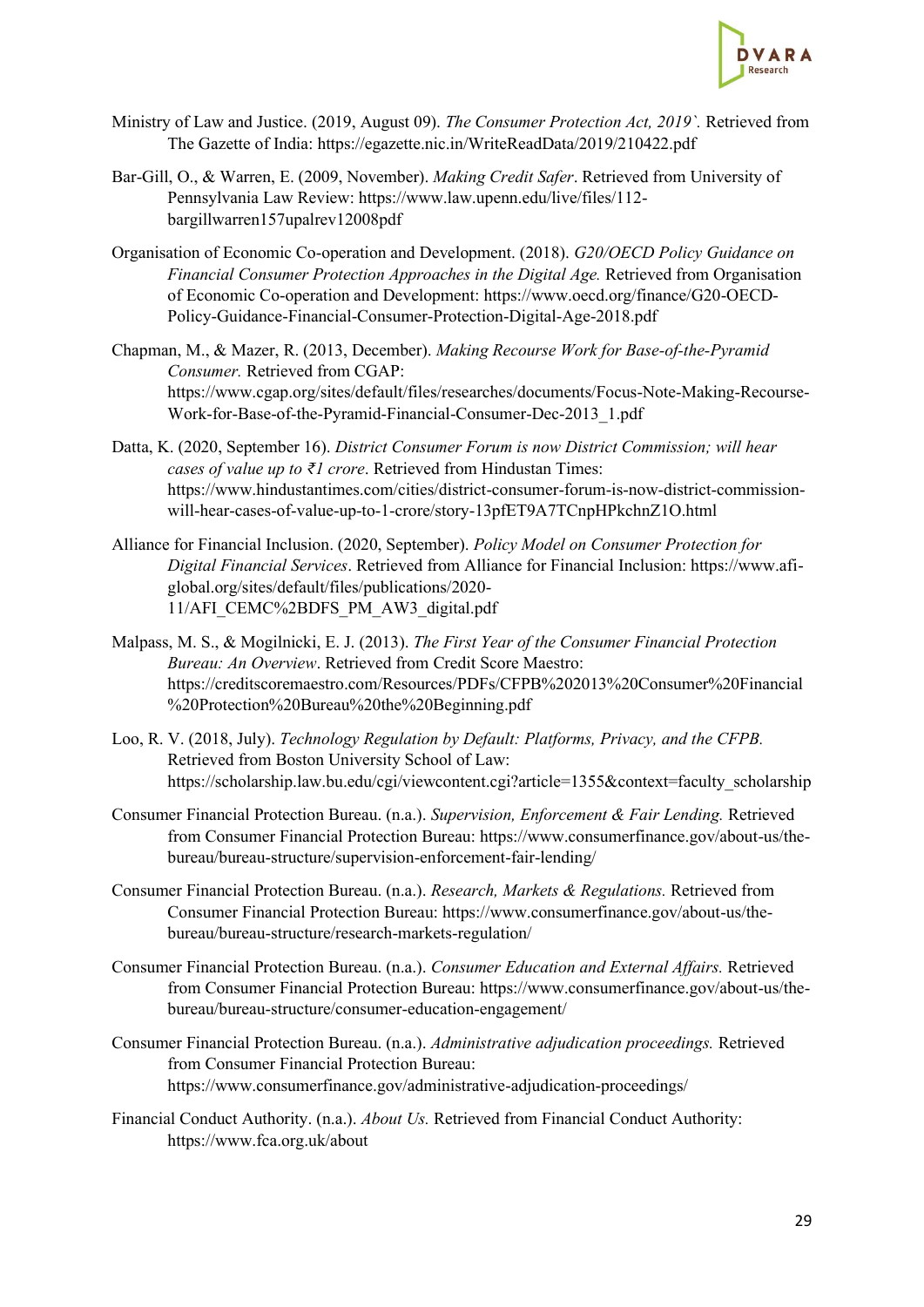

- Marjosola, H. (2019). The problem of regulatory arbitrage: A transaction cost economics perspective. *Regulation and Governance, 15*(2). Retrieved from https://onlinelibrary.wiley.com/doi/abs/10.1111/rego.12287
- ASBA. (2020, June). *Consumer protection in the new environment of financial technological innovation: Regulatory and supervisory considerations*. Retrieved from ASBA: http://www.asbasupervision.com/en/bibl/publications-of-asba/working-groups/2378 consumer-protection-1/file
- Roy, S., Shah, A., Srikrishna, B., & Sundaresan, S. (2018, July 10). *Building State capacity for regulation in India*. Retrieved from NIPFP: https://macrofinance.nipfp.org.in/PDF/RSSS\_building-state-capacity.pdf
- Financial Stability Board. (2020, November 9). *Regulatory and Supervisory Issues Relating to Outsourcing and Third-Party Relationships*. Retrieved from Financial Stability Board: https://www.fsb.org/wp-content/uploads/P091120.pdf
- Restoy, F. (2021, February). *Fintech regulation: how to achieve a level playing field*. Retrieved from Bank for International Settlements: https://www.bis.org/fsi/fsipapers17.pdf
- Garz, S., Gine, X., Karlan, D., Mazer, R., Sanford, C., & Zinman, J. (2021, April). *Consumer Protection for Financial Inclusion in Low and Middle Income Countries: Bridging Regulator and Academic Perspectives*. Retrieved from NBER : https://www.nber.org/system/files/working\_papers/w28262/w28262.pdf
- Claessens, S., Frost, J., Turner, G., & Zhu, F. (2018). Fintech Credit Markets Around the World: Size, Drivers and Policy Issues. *BIS Quarterly Review September*. Retrieved from https://papers.ssrn.com/sol3/papers.cfm?abstract\_id=3288096
- Christoph, S. (2021). *Addressing the challenges of digital lending for credit markets and the financial system in low- and middle- income countries.* Retrieved from EconStor: https://www.econstor.eu/bitstream/10419/247660/1/177991461X.pdf
- Ehrentraud, J., Ocampo, D., & Vega, C. (2020, August). *Regulating fintech financing: digital banks and fintech platforms.* Retrieved from Bank for International Settlements: https://www.bis.org/fsi/publ/insights27.pdf
- Prenio, J., & Yong, J. (2021, August). *Humans keeping AI in check - emerging regulatory expectations in the financial sector*. Retrieved from Bank for International Settlements: https://www.bis.org/fsi/publ/insights35.pdf
- Basel Committee on Banking Supervision. (2017, August). *Sound Practices: Implications of fintech developments for banks and bank supervisors*. Retrieved from Bank for International Settlements: https://www.bis.org/bcbs/publ/d415.pdf
- Ehrentraud, J., Ocampo, D., Garzoni, L., & Piccolo, M. (2020, January). *Policy responses to fintech: a cross-country overview*. Retrieved from Bank for International Settlements: https://www.bis.org/fsi/publ/insights23.pdf
- European Commission. (2020). *Regulation of the European Parliament and of the Council on digital operational resilience for the financial sector and amending Regulations No.1060/2009, (EU) No 648/2012, (EU) No 600/2014 and (EU) No 909/2014*. Retrieved from European Commission: https://eur-lex.europa.eu/legalcontent/EN/TXT/PDF/?uri=CELEX:52020PC0595&from=EN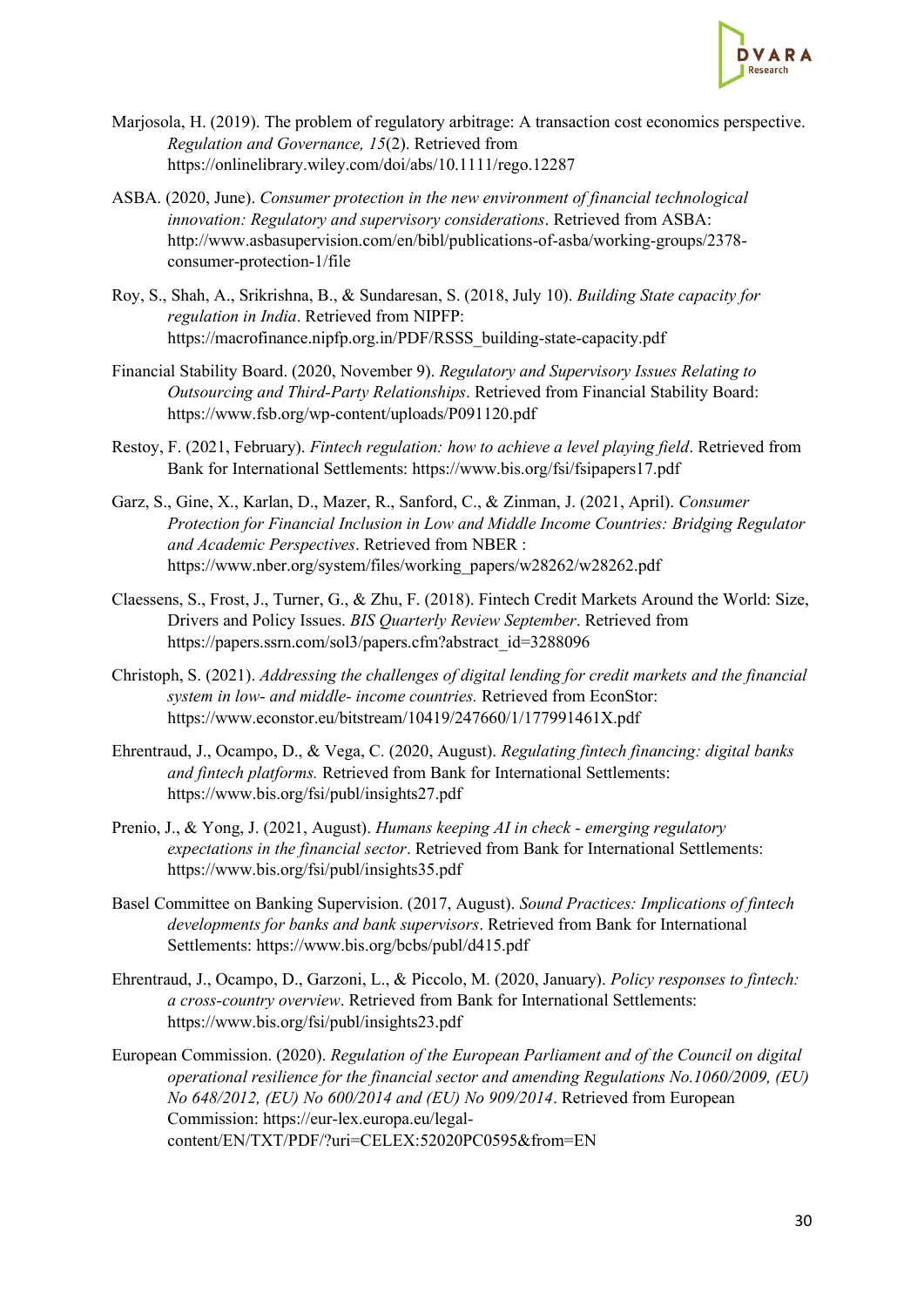

- Central Bank of Kenya. (2018). *The Financial Markets Conduct Bill, 2018*. Retrieved from Kenya Treasury : https://www.treasury.go.ke/wp-content/uploads/2021/03/Draft-Financial-Markets-Conduct-Bill-2018.pdf
- Reserve bank of India. (2017, November 9). *Directions on Managing Risks and Code of Conduct in Outsourcing of Financial Services by NBFCs*. Retrieved from Reserve bank of India: https://rbi.org.in/scripts/BS\_CircularIndexDisplay.aspx?Id=11160
- Reserve Bank of India. (2005, June). *Draft of the Internal Group to Examine Issues Relating to Rural Credit and Microfinance.* Retrieved from Reserve Bank of India: https://rbidocs.rbi.org.in/rdocs/PublicationReport/Pdfs/63448.pdf
- Shah, I. (2021, November 22). *Digital Lending Report: First Loss Default Guarantee and Buy Now, Pay Later models might undergo changes, say experts.* Retrieved from Moneycontrol: https://www.moneycontrol.com/news/business/digital-lending-report-first-loss-defaultguarantee-and-buy-now-pay-later-models-might-undergo-changes-say-experts-7747881.html
- Lui, K. (2016, October 31). *China's Loosely Regulated Online Lending Has Inspired an Army of Freelance Debt Collectors.* Retrieved from Fortune: http://fortune.com/2016/10/31/chineselendingplatform-jiedaibao-debt-collection/
- Mazer, R., & Rowan, P. (2016, January). *Competition in Mobile Financial Services: Lessons from Kenya and Tanzania.* Retrieved from http://www.cgap.org/sites/ default/files/Working-Paper-Competitionin-MFS-Kenya-Tanzania-Jan-2016.pdf
- Prenio, J., & Yong, J. (2021, August). *Humans keeping AI in check - emerging regulatory expectation in the financial sector.* Retrieved from Bank of International Settlements: https://www.bis.org/fsi/publ/insights35.pdf
- Monetary Authority of Singapore. (2018, December). *Principles to Promote Fairness, Ethics, Accountability and Transparency (FEAT) in the Use of Artificial Intelligence and Data Analytics in Singapore's Financial Sector.* Retrieved from Monetary Authority of Singapore: https://www.mas.gov.sg/~/media/MAS/News%20and%20Publications/Monographs%20and% 20Information%20Papers/FEAT%20Principles%20Final.pdf
- Wyman, O. (2017, January). *Accelerating Financial Inclusion in South-East Asia with Digital Finance.* Retrieved from Asian Development Bank: https://www.adb.org/publications/financial-inclusion-south-east-asia-digital-finance
- Owens, J. (2018, July). *Responsible Digital Credit.* Retrieved from Centre for Financial Inclusion: https://content.centerforfinancialinclusion.org/wpcontent/uploads/sites/2/1970/01/Responsible\_Digital\_Credit\_FINAL\_2018.07.18.pdf
- Sommer, C. (2021). *Addressing the challenges of digital lending for credit markets and the financial systems in low- and middle-income countries.* Retrieved from German Development Institute: https://www.die-gdi.de/briefing-paper/article/addressing-the-challenges-of-digital-lendingfor-credit-markets-and-the-financial-system-in-low-and-middle-income-countries/
- Mazer, R., & McKee, K. (2017, August). *Consumer Protection in Digital Credit.* Retrieved from CGAP: https://www.cgap.org/sites/default/files/Focus-Note-Consumer-Protection-in-digital-Credit-Aug-2017.pdf
- Online Lenders Association. (2021, November). *Best Practices.* Retrieved from Online Lenders Association: https://onlinelendersalliance.org/wp-content/uploads/2021/12/Best-Practices-2021.pdf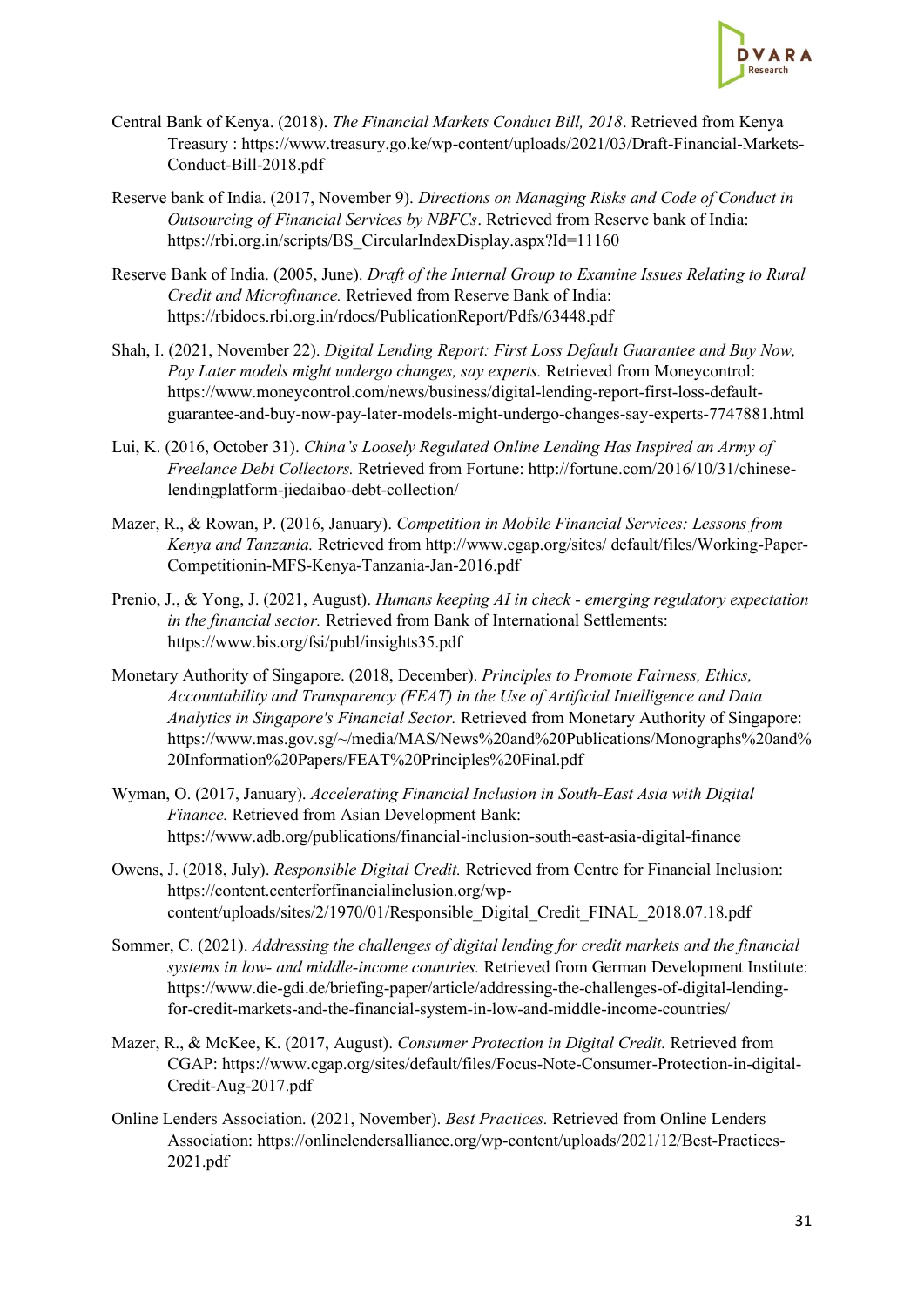

- Jaeger, J., Jenik, I., & Chu, S. (2015, August). *Technical Note: Institutional Arrangements for Financial Consumer Protection.* Retrieved from World Bank Group: https://openknowledge.worldbank.org/bitstream/handle/10986/25196/108122.pdf?sequence=4
- Reserve Bank of India. (2011, January 21). *Chapter 4: IT Services Outsourcing.* Retrieved from Reserve Bank of India: https://www.rbi.org.in/scripts/PublicationReportDetails.aspx?UrlPage=&ID=619
- Financial Stability Board. (2019, December 9). *Third-party dependencies in cloud services: Considerations on financial stability implications.* Retrieved from Financial Stability Board: https://www.fsb.org/wp-content/uploads/P091219-2.pdf
- Financial Stability Board. (2021, June 14). *Regulatory and supervisory issues relating to outsourcing and third-party relationships*. Retrieved from Financial Stability Board: https://www.fsb.org/wp-content/uploads/P140621.pdf
- George, D. (2019, May). *Universal Conduct Obligations for Financial Services Providers Serving Retail Customers*. Retrieved from Dvara Research: https://www.dvara.com/research/wpcontent/uploads/2019/05/Universal-Conduct-Obligations-for-Financial-Services-Providers-Serving-Retail-Customers.pdf
- Lumpkin, S. (2020). *Consumer Protection and Financial Innovation: A Few Basic Propositions.* Retrieved from OECD Journal: Financial Market Trends: https://www.oecd.org/finance/financial-markets/46010844.pdf
- Restoy, F. (2021). *Fintech Regulation: How to Achieve a Level Playing Field.* Bank for International Settlements. Retrieved from https://www.bis.org/fsi/fsipapers17.pdf
- Alliance for Financial Inclusion. (2016, August). *Market conduct supervision of financial services providers: A risk-based supervision framework*. Retrieved from AFI: https://www.afiglobal.org/sites/default/files/publications/2016-08/Guideline%20Note-21%20CEMC-RiskBased.pdf
- Alliance for Financial Inclusion. (2020, September). *Policy model on consumer protection for digital financial services*. Retrieved from AFI: https://www.afiglobal.org/sites/default/files/publications/2020- 11/AFI\_CEMC%2BDFS\_PM\_AW3\_digital.pdf
- Alliance for Financial Inclusion. (2021, April 27). *Supervision of outsourcing of digital services by banks.* Retrieved from ISSUU: https://issuu.com/afiglobal/docs/afi\_ecapi\_outsourcing\_cs\_aw\_digital
- Allen, H. J. (2020, February). *Experimental Strategies for Regulating Fintech*. Retrieved from SSRN: https://ssrn.com/abstract=3533240
- Crisanto, J., & Ehrentraud, J. F. (2021(a), March). *Big techs in finance: regulatory approaches and policy options*. Retrieved from Bank for International Settlements: https://www.bis.org/fsi/fsibriefs12.pdf
- Crisanto, J., Ehrentraud, J., Lawson, A., & Restoy, F. (2021(b), September). *Big tech regulation: what is going on?* Retrieved from Bank for International Settlements: https://www.bis.org/fsi/publ/insights36.pdf
- Commission de Surveillance du Secteur Financier. (2017, May 17). *Circular CSSF 17/656 as amended by Circular CSSF 21/785: Administrative and accounting organisation; IT*